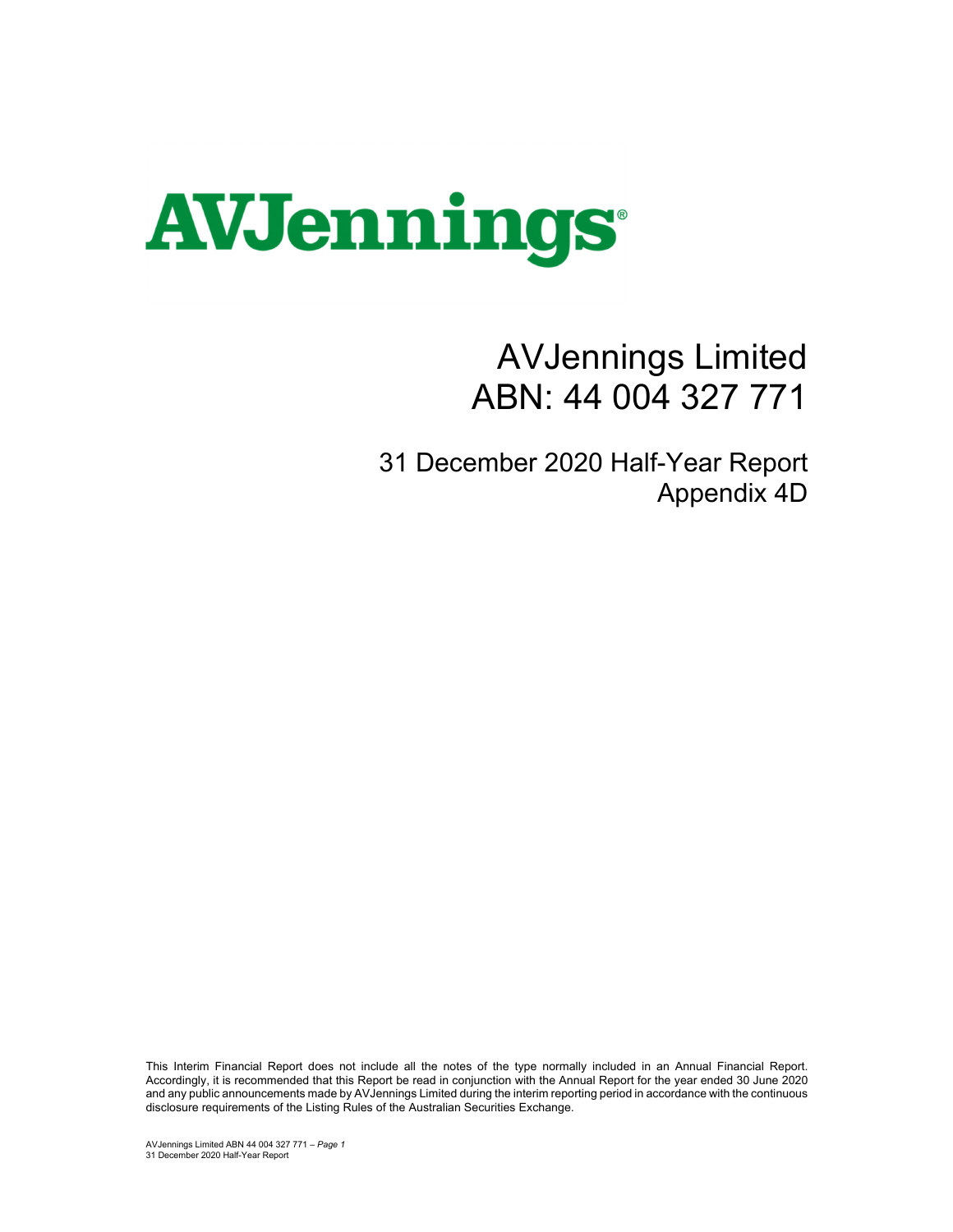# AVJennings

## **Contents**

|    | Page             |
|----|------------------|
|    | 3                |
|    | $\boldsymbol{4}$ |
|    | 9                |
|    | 10               |
|    | 11               |
|    | 12               |
|    | 13               |
| 1  | 13               |
| 2  | 13               |
| 3  | 14               |
| 4  | 16               |
| 5  | 17               |
| 6  | 18               |
| 7  | 19               |
| 8  | 20               |
| 9  | 23               |
| 10 | 23               |
| 11 | 24               |
| 12 | 24               |
| 13 | 24               |
| 14 | 24               |
| 15 | 25               |
| 16 | 25               |
|    |                  |
|    |                  |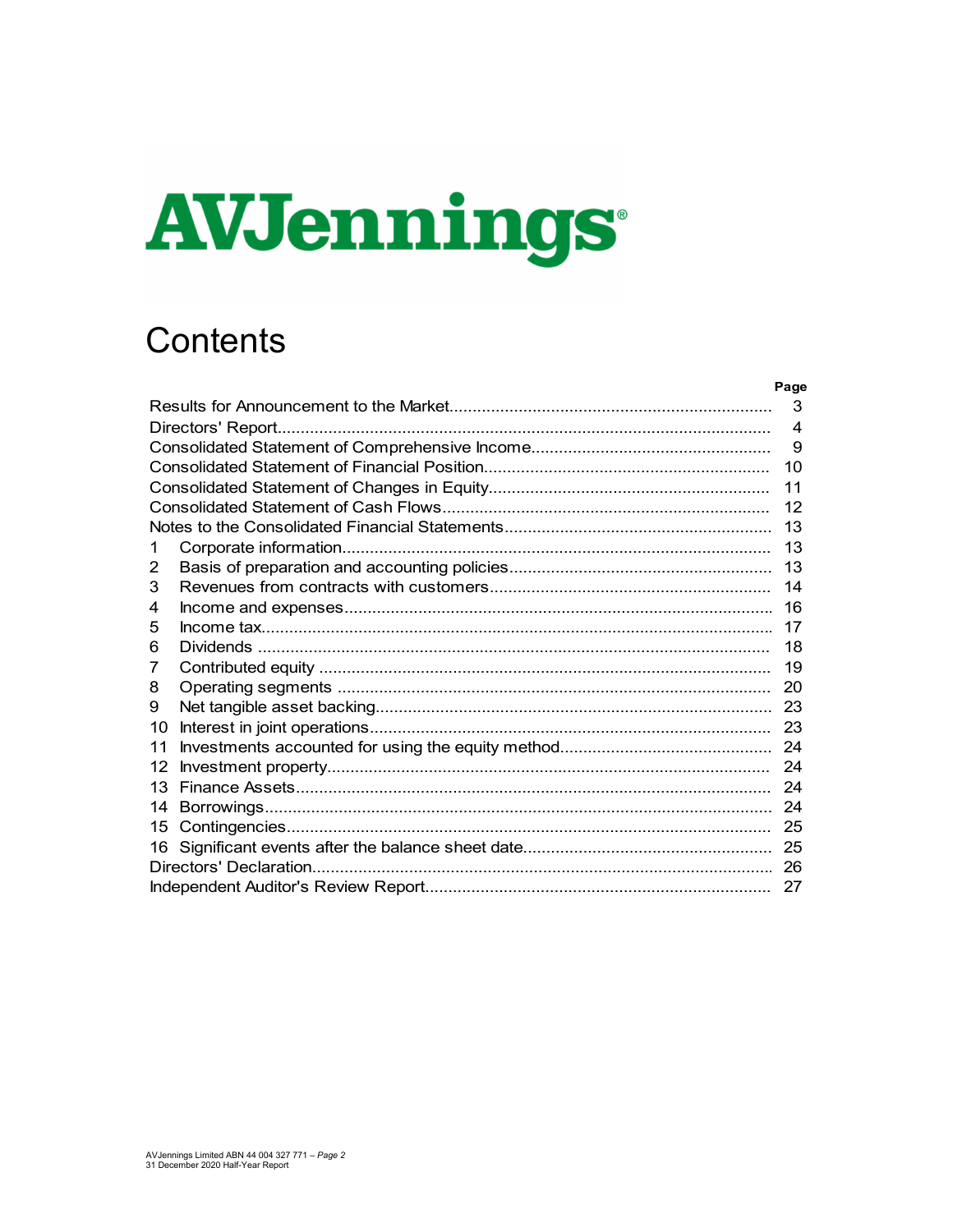# **AVJennings**

#### **Results for Announcement to the Market**

**Appendix 4D for the half-year ended 31 December 2020**

| For the half-year ended<br>31 December 31 December<br>2020<br>2019<br><b>Decrease</b> |                  |         |                    |            |  |
|---------------------------------------------------------------------------------------|------------------|---------|--------------------|------------|--|
|                                                                                       | \$'000           | \$'000  | \$'000             | $\%$       |  |
|                                                                                       |                  |         |                    |            |  |
| <b>Revenues</b>                                                                       | 114,569          | 171,422 | (56, 853)          | $(33.2)\%$ |  |
| Profit after tax                                                                      | 5,534            | 8,884   | (3,350)            | (37.7)%    |  |
| Net profit attributable to                                                            |                  |         |                    |            |  |
| owners of the Company                                                                 | 5,534            | 8,884   | (3, 350)           | (37.7)%    |  |
| <b>Dividends</b>                                                                      | Cents per        |         | Franked amount per |            |  |
|                                                                                       | share            |         | share at 30% tax   |            |  |
| Current period                                                                        |                  |         |                    |            |  |
| Interim dividend                                                                      | 0.7              |         | 0.7                |            |  |
| <b>Total dividend</b>                                                                 | 0.7              |         | 0.7                |            |  |
| Previous period                                                                       |                  |         |                    |            |  |
| Interim dividend                                                                      | 1.2              |         | 1.2                |            |  |
| <b>Total dividend</b>                                                                 | $\overline{1.2}$ |         | 1.2                |            |  |
|                                                                                       |                  |         |                    |            |  |
| Record date for determining entitlements to dividend:                                 |                  |         | 12 March 2021      |            |  |
| Payment date:                                                                         |                  |         | 26 March 2021      |            |  |
|                                                                                       |                  |         |                    |            |  |
| <b>Explanation of results</b>                                                         |                  |         |                    |            |  |

The Operating and Financial Review in the Directors' Report provides an explanation of the results.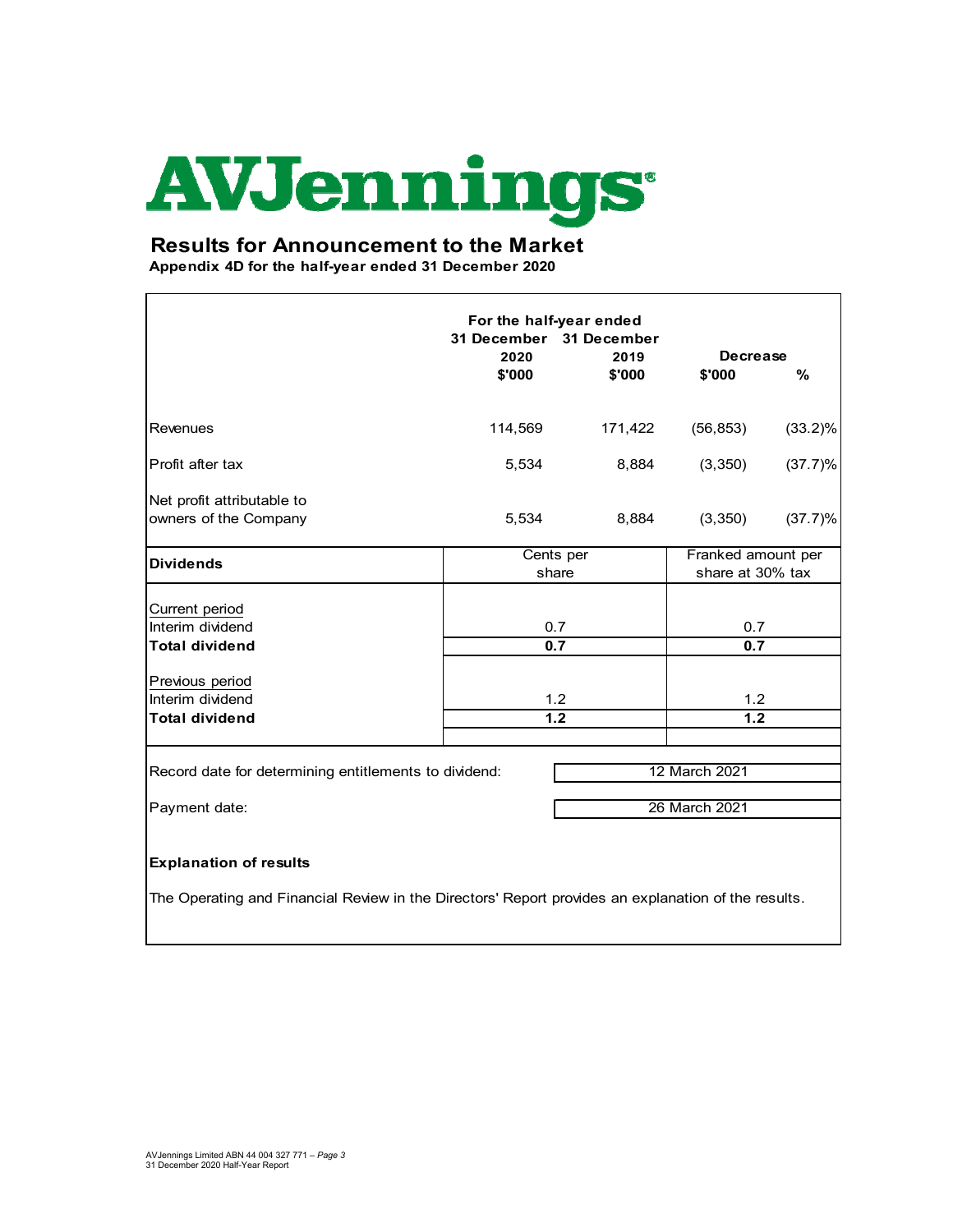For the half-year ended 31 December 2020

The Directors present their Report on the Company and its controlled entities for the half-year ended 31 December 2020.

#### **DIRECTORS**

The names of the Company's Directors in office during the year and until the date of this Report are as below. Directors were in office for the entire period unless otherwise stated.

| S Cheong          | Non-Executive Chairman                        |
|-------------------|-----------------------------------------------|
| <b>RJ Rowley</b>  | Non-Executive Deputy Chairman                 |
| <b>PK Summers</b> | Managing Director and Chief Executive Officer |
| <b>B</b> Chin     | Non-Executive Director                        |
| <b>BG Hayman</b>  | Non-Executive Director                        |
| TP Lai            | Non-Executive Director                        |
| <b>BL</b> Tan     | Non-Executive Director                        |
| P Kearns          | Non-Executive Director                        |

#### **OPERATING AND FINANCIAL REVIEW**

#### Financial Results

The Company recorded Net Profit Before Tax of \$9.5M for the half year ended 31 December 2020 down 24.9% on the previous corresponding period (31 December 2019: \$12.6M) and Profit After Tax of \$5.5M (31 December 2019: \$8.9M). The result includes \$2.7M in Federal Government JobKeeper subsidy.

#### Business Overview

While revenue was 33.2% lower than in the same period last year, contract signings rose 47.7% to 415 lots, with the relationship between contract signings and revenue reversing in this half. Turnover considerably exceeded contract signings in the first half of FY20 (\$171.4M c.f. \$112.1M), while for the six months to 31 December 2020, contract signings exceeded revenue (\$138.6M c.f. \$114.6M), suggesting a stronger result in the second half of FY21.

The Company previously reported that it expected the second half of FY21 to be stronger than the first and this half will also see revenue recognised from two projects: the 'Empress' apartment building at Waterline Place in Williamstown, Melbourne, which is due for completion in the second half of FY21, and first revenue from 'Ara Hills' in Orewa, New Zealand. Recognising revenue from the first stage of any project is challenging and now that this point has been reached, Ara Hills will be a significant contributor to revenue and profit moving forward.

The reduced profit compared to the previous corresponding period shows the importance of support for the housing industry from the Federal HomeBuilder and various State Government Stamp Duty rebate and other schemes. Other general economic stimulus measures such as JobKeeper had a positive impact, enabling the Company to continue to operate through the pandemic.

Average gross margins rose to 24.3% (31 December 2019: 22.2%) on the back of good margins from the various Cobbitty and Spring Farm estates in Sydney, 'Cadence' in Brisbane and 'Lyndarum North' in Melbourne.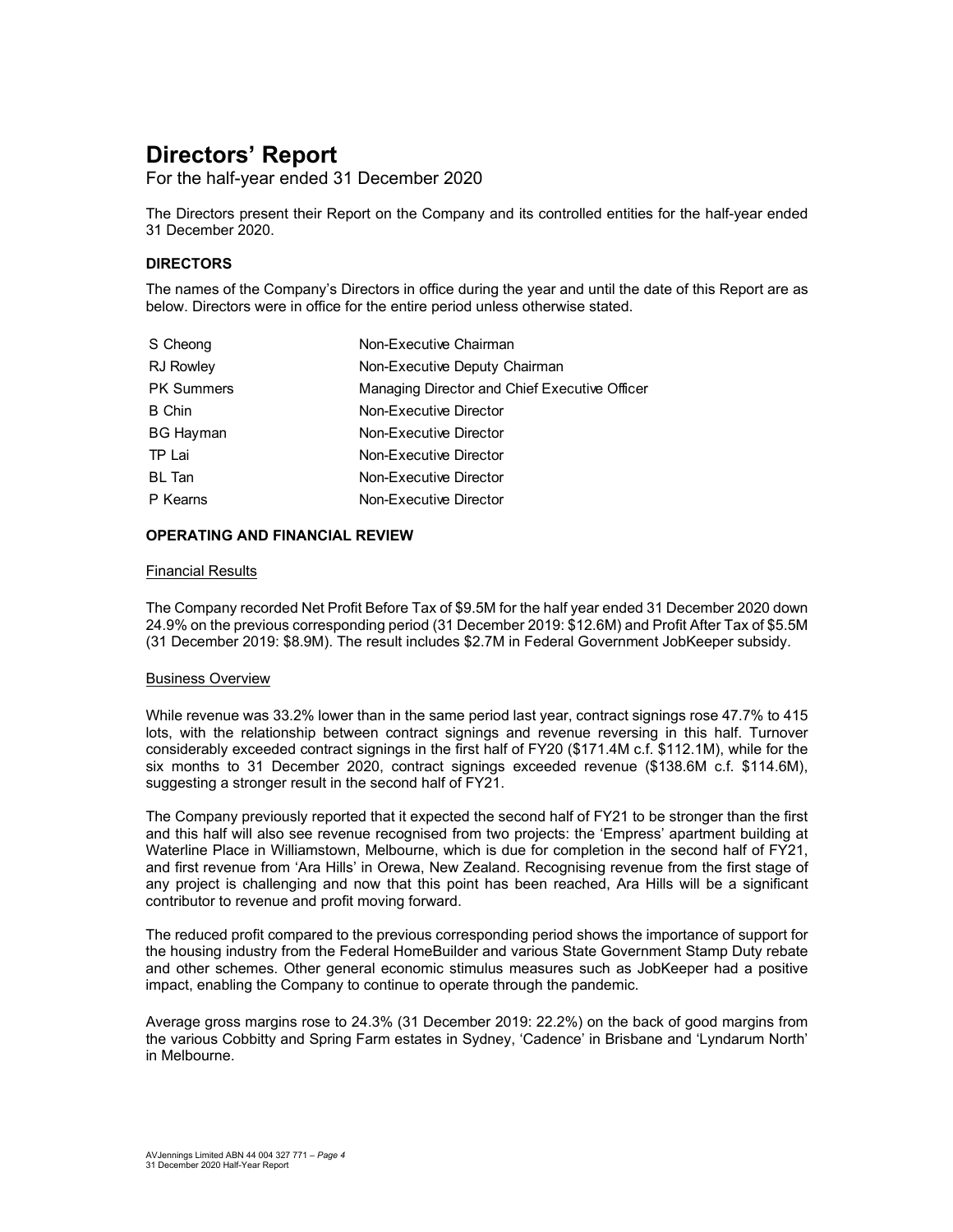For the half-year ended 31 December 2020

#### **OPERATING AND FINANCIAL REVIEW (continued)**

Profit before tax for the immediately preceding 6 months (2H FY20) was \$0.5M. Profit after tax in the current period was down 37.7% compared to the previous corresponding half, the difference partly due to adjustments required to the manner in which the investment in the Fine China project in Perth is recorded, following the Company's acquisition of 100% control during the first half of FY21.

#### Balance Sheet and Land Holdings

Net Cash from Operations for the six months was positive at \$17.4M (31 December 2019: \$25.0M), resulting in net debt at 31 December 2020 of \$167.6M. This represents a Net Debt to Total Assets ratio of 24.7%, which leaves the Company well placed to grow.

Much of the positive cashflow arose from reduction of production and the fact that the Company was able to do this from the earliest phase of the pandemic (and subsequently in response to snap lockdowns and other interruptions to normal activity) demonstrates one advantage of its focus on traditional, horizontal development.

Planning and design work continued largely unabated, allowing the Company to commence lifting production later in the period under review, as Government stimulus measures were introduced, and buyer confidence began to return.

The Company also took a cautious approach to new acquisitions, recommencing activity in the latter part of the calendar year, pleasingly consummating one transaction in December relating to a site at Calderwood in Shell Harbour, New South Wales that is forecast to yield some 390 lots. The Company also progressed an option agreement over another site in the Ripley Valley, Queensland (449 lot equivalents that will effectively extend the Company's existing 'Cadence' project).

Total inventory including controlled land under option or conditionally acquired stands at 12,669 lots (31 December 2019: 12,433 lots).

#### **Outlook**

AVJennings has a strong balance sheet, with moderate gearing and good liquidity. The Company continues to benefit from industry and other support mechanisms provided by Government and is experiencing an increasing level of activity as its markets recover from the shock of the pandemic.

408 presold lots were carried over first half balance date, 331 of which (having a contract value of \$121.0M) are expected to settle or be revenue-recognised in the second half of the current financial year. A further 118 lots have been contract signed since balance date (to 23rd February 2021), collectively underpinning second half performance. Waterline Place and Ara Hills will be significant contributors to the second half FY21 result.

The Company believes that the HomeBuilder scheme, while undoubtedly successful, dragged forward pre-existing demand by providing the incentive for purchasers to act sooner, rather than creating new demand that would not otherwise have existed. For this reason, the Company is cautiously optimistic that the recovery will continue to consolidate through calendar 2021, notwithstanding the cessation of HomeBuilder at the end of March. Consumer confidence is growing, driven by ready access to low cost finance, slowly rising employment levels and commencement of the COVID-19 vaccination programme in Australia and New Zealand.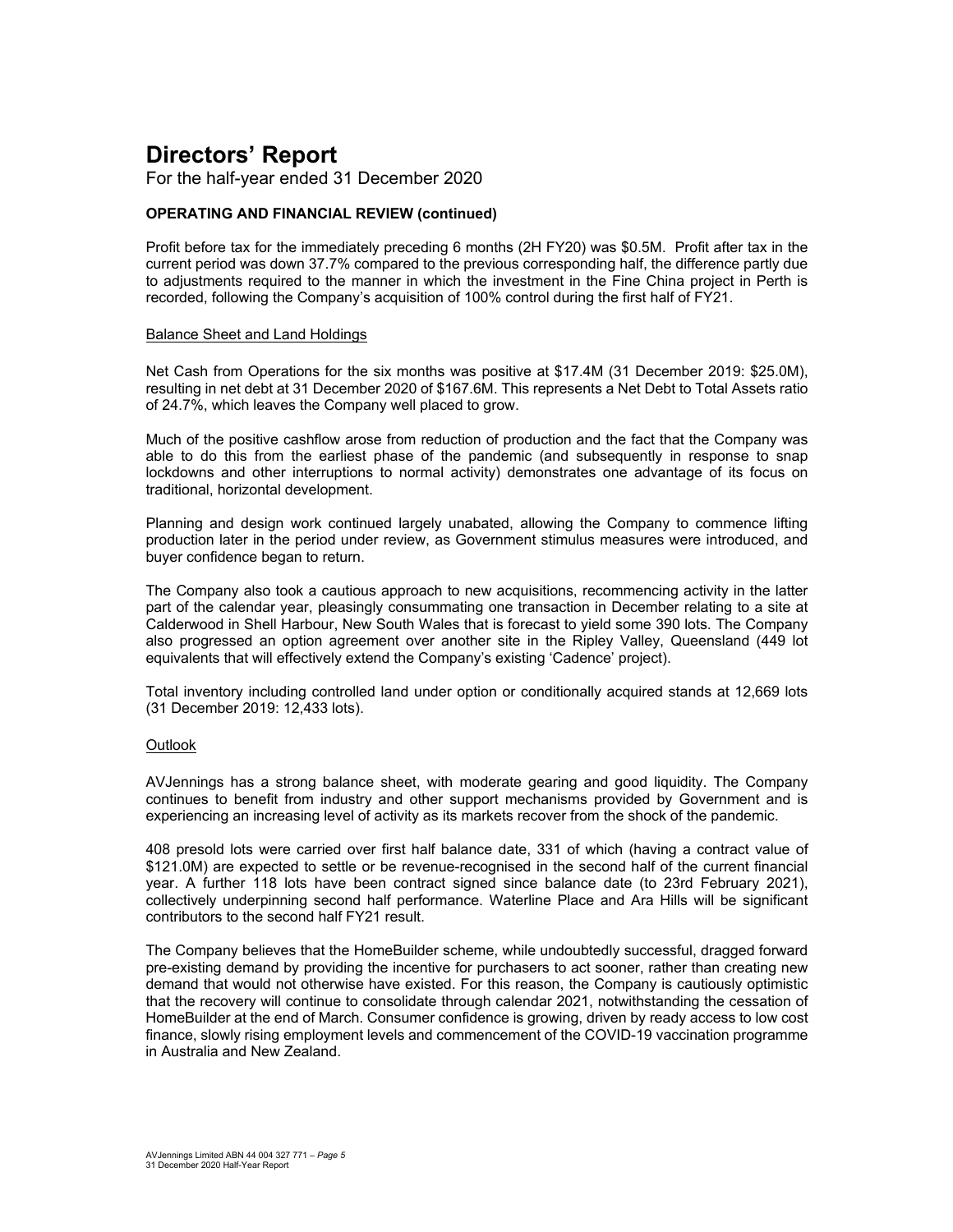For the half-year ended 31 December 2020

#### **OPERATING AND FINANCIAL REVIEW (continued)**

While the timing of resumption of a meaningful level of international migration will become increasingly important as latent domestic demand is absorbed, expatriates continue to return and once borders do reopen, the Company believes that prospective immigrants will view Australia and New Zealand as attractive destinations that managed the impact of the virus relatively better than comparable jurisdictions.

Physical works are forecast to commence on three new projects during the second half: 'Prosper' at Kogarah in Sydney, 'Rosella Rise' at Warnervale on the New South Wales Central Coast and 'Aspect' at Mernda in Melbourne's strong northern corridor.

#### Interim Dividend

Directors have declared an interim fully franked dividend of 0.7 cents per share. In reaching this decision they considered factors including the strong level of pre-sales carried over balance date and the correlation between earnings and dividends, which in this period were twice the value of the dividend declared. They are aware of the importance of maintaining the support of shareholders and noted the fact that no final dividend was declared for FY20.

The fact that the Company received payments under the JobKeeper scheme was also a relevant consideration, as it facilitated ongoing support of employees and suppliers despite market uncertainty and with that in view, the level of dividends declared is well below the underlying profit net of JobKeeper receipts.

While cognisant of the potential for further volatility created by the pandemic, Directors have confidence in the Company and that the economic recovery will continue.

#### **DIVIDENDS**

Subsequent to the end of the half year, the Directors have recommended a fully franked interim dividend of 0.7 cents per share to be paid on 26 March 2021 (1.2 cents per share was declared in respect of the half-ended 31 December 2019). The Dividend Reinvestment Plan remains suspended.

#### **COMPARATIVE FIGURES**

To enable meaningful comparison, some comparatives have been reclassified to conform with the current period's presentation.

#### **SIGNIFICANT EVENTS AFTER THE BALANCE SHEET DATE**

No matter or circumstance has arisen since 31 December 2020 that has significantly affected, or may significantly affect:

- a) the Group's operations in future financial years; or
- b) the results of those operations in future financial years; or
- c) the Group's state of affairs in future financial years.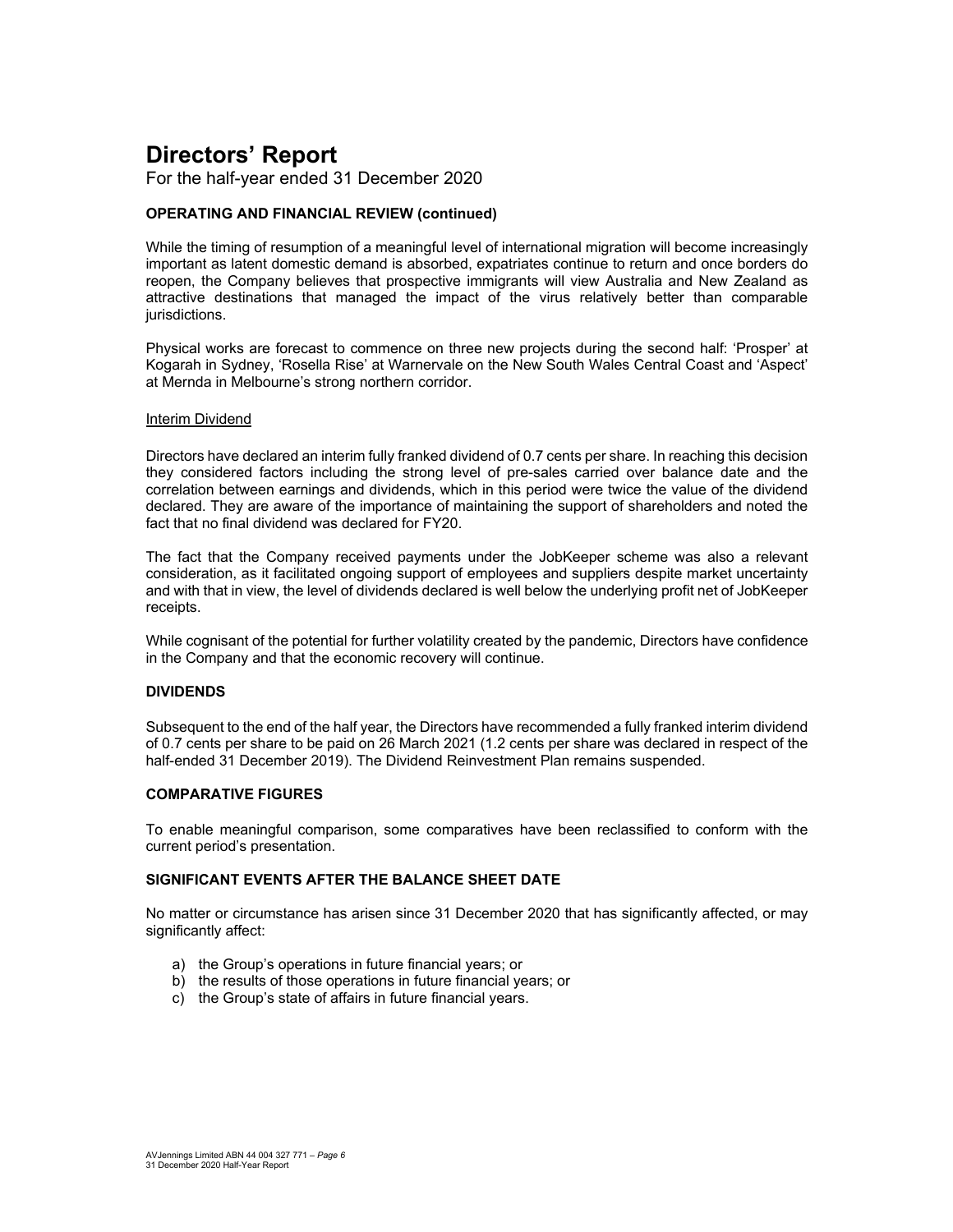For the half-year ended 31 December 2020

#### **ROUNDING**

*ASIC Corporations (Rounding in Financial/Directors' Reports) Instrument 2016/191* is applicable to the Group and in accordance with that Instrument, amounts in the *Financial Report* and the *Directors' Report* are rounded to the nearest thousand dollars, unless otherwise stated.

#### **AUDITORS INDEPENDENCE DECLARATION**

We have obtained the following independence declaration from our auditors, Ernst & Young. It is set out on page 8.

The Report is made in accordance with a resolution of the Directors.

Peter Summers *Director*  25 February 2021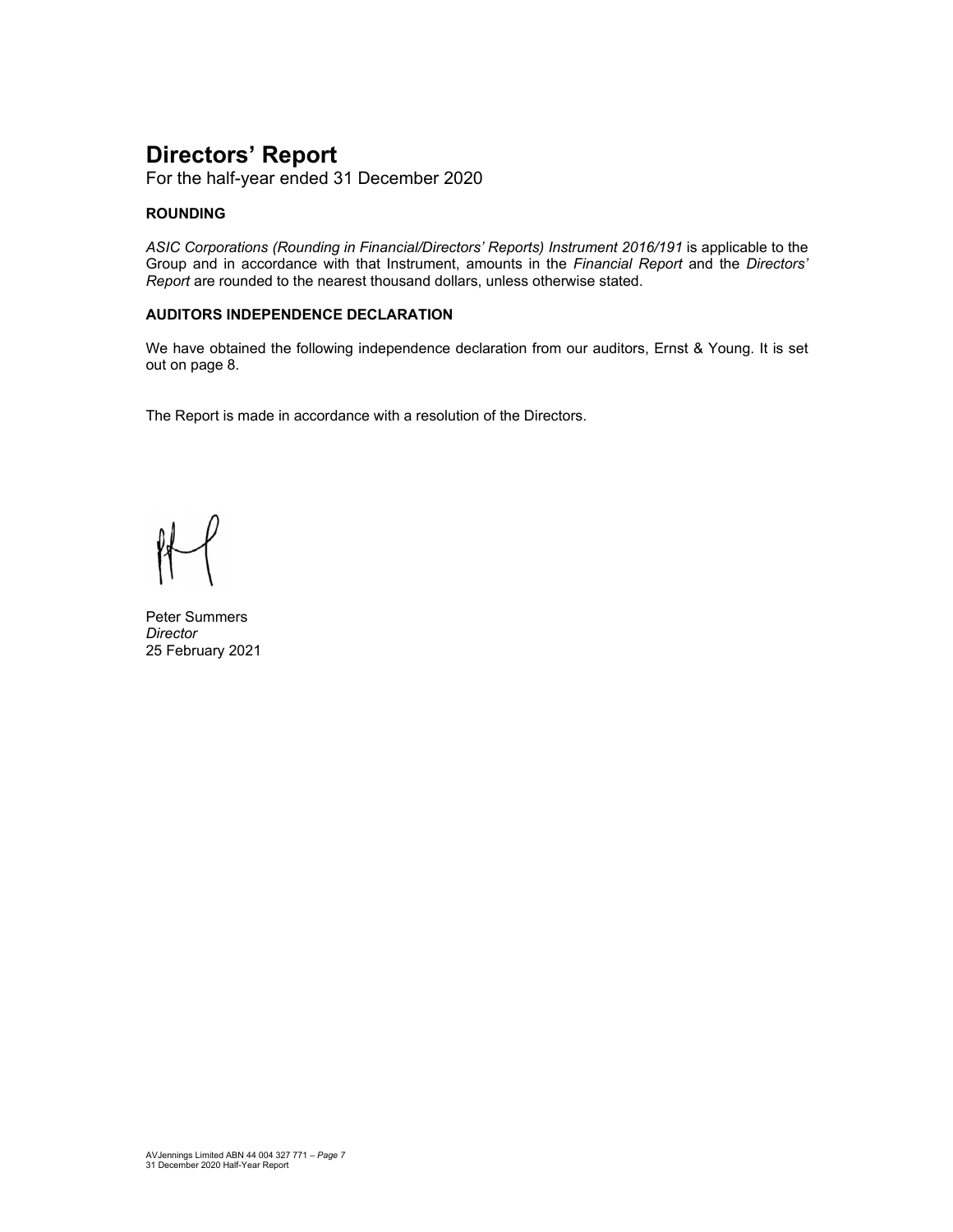

Ernst & Young 200 George Street Sydney NSW 2000 Australia GPO Box 2646 Sydney NSW 2001 Tel: +61 2 9248 5555 Fax: +61 2 9248 5959 ey.com/au

## **Auditor's Independence Declaration to the Directors of AVJennings Limited**

As lead auditor for the review of the half-year financial report of AVJennings Limited for the half-year ended 31 December 2020, I declare to the best of my knowledge and belief, there have been:

- a) No contraventions of the auditor independence requirements of the *Corporations Act 2001* in relation to the review*;* and
- b) No contraventions of any applicable code of professional conduct in relation to the review.

This declaration is in respect of AVJennings Limited and the entities it controlled during the financial period.

Ernst & Young

Ph May

Glenn Maris Partner 25 February 2021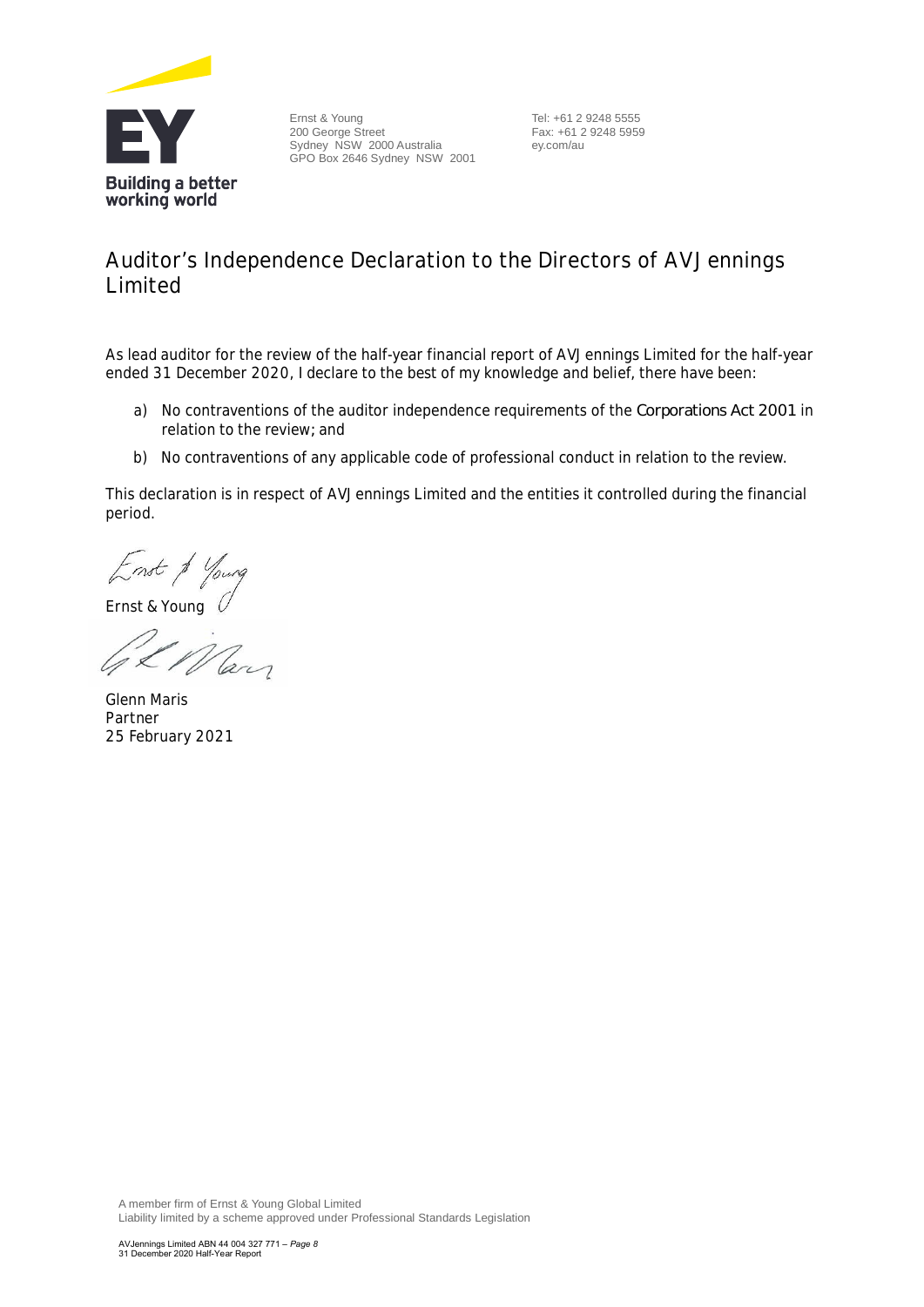## **Consolidated Statement of Comprehensive Income**

For the half-year ended 31 December 2020

|                                                  |             | 31 December 31 December |           |
|--------------------------------------------------|-------------|-------------------------|-----------|
|                                                  |             | 2020                    | 2019      |
|                                                  | <b>Note</b> | \$'000                  | \$'000    |
| <b>Continuing operations</b>                     |             |                         |           |
| Revenue from contracts with customers            | 3           | 114,569                 | 171,422   |
| <b>Revenue</b>                                   |             | 114,569                 | 171,422   |
| Cost of sales                                    | 4           | (86,773)                | (133,321) |
| Gross profit                                     |             | 27,796                  | 38,101    |
| Share of net (loss)/profit of joint ventures     | 11          | (1,966)                 | 15        |
| Change in equity accounted investment provisions | 4           | 1,418                   | (518)     |
| Change in inventory loss provisions              | 4           |                         | (556)     |
| Fair value adjustment to financial asset         | 13          |                         | (104)     |
| Selling and marketing expenses                   |             | (2,017)                 | (3, 128)  |
| Employee expenses                                |             | (9, 146)                | (13, 417) |
| Other operational expenses                       |             | (2,754)                 | (3,349)   |
| Management and administration expenses           |             | (3,022)                 | (4,004)   |
| Depreciation and amortisation expenses           | 4           | (966)                   | (1,082)   |
| Finance income                                   | 4           | 152                     | 571       |
| Finance costs                                    | 4           | (182)                   | (181)     |
| Other income                                     | 4           | 171                     | 274       |
| Profit before income tax                         |             | 9,484                   | 12,622    |
| Income tax                                       | 5           | (3,950)                 | (3,738)   |
| Profit after income tax                          |             | 5,534                   | 8,884     |
|                                                  |             |                         |           |
| Net profit                                       |             | 5,534                   | 8,884     |
|                                                  |             |                         |           |
| Other comprehensive income (OCI)                 |             | 237                     | 414       |
| Foreign currency translation                     |             |                         |           |
| Other comprehensive income                       |             | 237                     | 414       |
| <b>Total comprehensive income</b>                |             | 5,771                   | 9,298     |
|                                                  |             |                         |           |
| Profit attributable to owners of the Company     |             | 5,534                   | 8,884     |
| Total comprehensive income attributable to       |             |                         |           |
| owners of the Company                            |             | 5,771                   | 9,298     |
| Earnings per share (cents per share):            |             |                         |           |
| Basic earnings per share                         |             | 1.36                    | 2.19      |
| Diluted earnings per share                       |             | 1.36                    | 2.19      |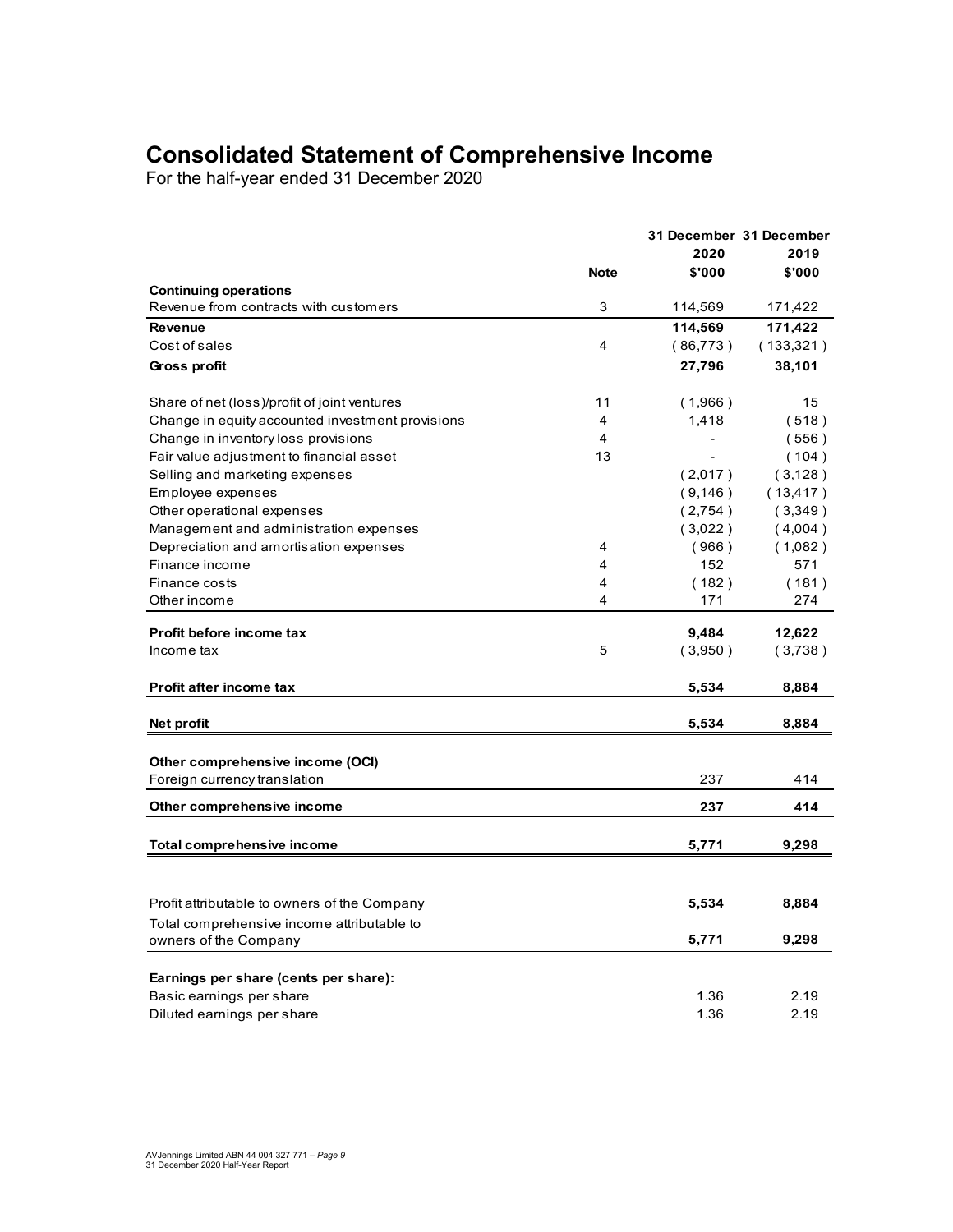## **Consolidated Statement of Financial Position**

As at 31 December 2020

|                                      |                | 31 December    | 30 June        |
|--------------------------------------|----------------|----------------|----------------|
|                                      | <b>Note</b>    | 2020<br>\$'000 | 2020<br>\$'000 |
|                                      |                |                |                |
| <b>Current assets</b>                |                |                |                |
| Cash and cash equivalents            |                | 9,416          | 5,703          |
| Receivables                          |                | 7,013          | 23,036         |
| Inventories                          |                | 208,213        | 185,366        |
| Tax receivable                       |                | 1,221          | 1,223          |
| Other assets                         |                | 5,268          | 4,191          |
| <b>Total current assets</b>          |                | 231,131        | 219,519        |
|                                      |                |                |                |
| <b>Non-current assets</b>            |                |                |                |
| <b>Receivables</b>                   |                | 8,699          | 12,042         |
| Inventories                          |                | 416,935        | 401,997        |
| Investment property                  | 12             | 1,580          | 1,580          |
| Equity accounted investments         |                | 5,087          | 5,636          |
| Financial asset                      | 13             | ÷,             | 1,695          |
| Plant and equipment                  |                | 1,081          | 1,214          |
| Right-of-use assets                  |                | 5,242          | 5,978          |
| Intangible assets                    |                | 2,816          | 2,816          |
| Other assets                         |                | 6,728          | 2,700          |
| <b>Total non-current assets</b>      |                | 448,168        | 435,658        |
| <b>Total assets</b>                  |                | 679,299        | 655,177        |
|                                      |                |                |                |
| <b>Current liabilities</b>           |                |                |                |
| Payables                             |                | 53,459         | 16,540         |
| Borrowings                           |                | 30,000         | $\blacksquare$ |
| Lease liabilities                    |                | 1,629          | 1,542          |
| Tax payable                          |                | L,             | 413            |
| Provisions                           |                | 5,665          | 5,848          |
| <b>Total current liabilities</b>     |                | 90,753         | 24,343         |
|                                      |                |                |                |
| <b>Non-current liabilities</b>       |                |                |                |
| Payables                             |                | 22,505         | 27,846         |
| <b>Borrowings</b>                    |                | 147,007        | 190,110        |
| Lease liabilities                    |                | 4,320          | 5,060          |
| Deferred tax liabilities             |                | 14,804         | 14,039         |
| Provisions                           |                | 650            | 649            |
| <b>Total non-current liabilities</b> |                | 189,286        | 237,704        |
| <b>Total liabilities</b>             |                | 280,039        | 262,047        |
| <b>Net assets</b>                    |                | 399,260        | 393,130        |
|                                      |                |                |                |
| <b>Equity</b>                        |                |                |                |
| Contributed equity                   | $\overline{7}$ | 174,179        | 174,179        |
| Reserves                             |                | 9,004          | 8,408          |
| Retained earnings                    |                | 216,077        | 210,543        |
| <b>Total equity</b>                  |                | 399,260        | 393,130        |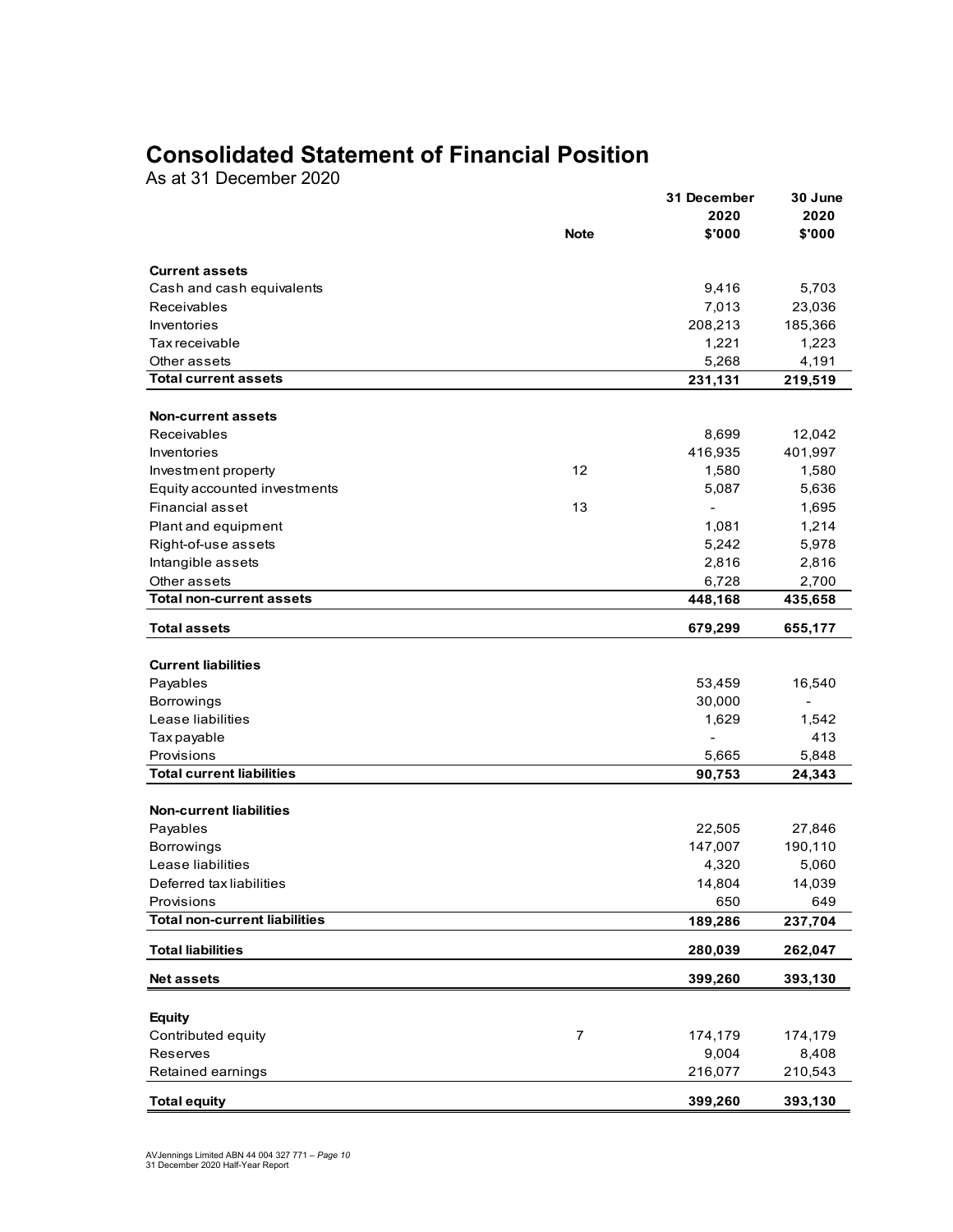## **Consolidated Statement of Changes in Equity**

For the half-year ended 31 December 2020

|                                                        |             | holders of AVJennings Limited |                    |                |                 | <b>Total Equity</b> |
|--------------------------------------------------------|-------------|-------------------------------|--------------------|----------------|-----------------|---------------------|
|                                                        |             |                               | Foreign            | Share-         |                 |                     |
|                                                        |             |                               | Currency           | based          |                 |                     |
|                                                        |             | <b>Contributed</b>            | <b>Translation</b> | Payment        | <b>Retained</b> |                     |
|                                                        |             | <b>Equity</b>                 | <b>Reserve</b>     | <b>Reserve</b> | <b>Earnings</b> |                     |
|                                                        | <b>Note</b> | \$'000                        | \$'000             | \$'000         | \$'000          | \$'000              |
| At 1 July 2019                                         |             | 174,509                       | 4,256              | 4,626          | 212,886         | 396,277             |
| Effect of adoption of new                              |             |                               |                    |                |                 |                     |
| accounting standard                                    |             |                               |                    |                | (416)           | (416)               |
| At 1 July 2019 (restated)                              |             | 174,509                       | 4,256              | 4,626          | 212,470         | 395,861             |
| Comprehensive income:                                  |             |                               |                    |                |                 |                     |
| Profit for the half-year                               |             |                               |                    |                | 8,884           | 8,884               |
| Other comprehensive income for                         |             |                               |                    |                |                 |                     |
| the half-year                                          |             |                               | 414                |                |                 | 414                 |
| <b>Total comprehensive income</b>                      |             |                               |                    |                |                 |                     |
| for the half-year                                      |             |                               | 414                |                | 8,884           | 9,298               |
| Transactions with owners in their                      |             |                               |                    |                |                 |                     |
| capacity as owners:                                    |             |                               |                    |                |                 |                     |
| - Treasury shares acquired                             | 7(b)        | (435)                         |                    |                |                 | (435)               |
| - Other transactions                                   | 7(b)        | 105                           |                    |                |                 | 105                 |
| - Share-based payment expense                          |             |                               |                    |                |                 |                     |
| reversed (lapsed rights)                               |             |                               |                    | (225)          |                 | (225)               |
| - Share-based payment expense                          |             |                               |                    | 458            |                 | 458                 |
| - Dividends paid                                       | 6           |                               |                    |                | (6,093)         | (6,093)             |
| <b>Total transactions with owners</b>                  |             |                               |                    |                |                 |                     |
| in their capacity as owners                            |             | (330)                         |                    | 233            | (6,093)         | (6, 190)            |
| At 31 December 2019                                    |             | 174,179                       | 4,670              | 4,859          | 215,261         | 398,969             |
|                                                        |             |                               |                    |                |                 |                     |
| At 1 July 2020                                         |             | 174,179                       | 3,028              | 5,380          | 210,543         | 393,130             |
| Comprehensive income:                                  |             |                               |                    |                |                 |                     |
| Profit for the half-year                               |             |                               |                    |                | 5,534           | 5,534               |
| Other comprehensive income for                         |             |                               |                    |                |                 |                     |
| the half-year                                          |             |                               | 237                |                |                 | 237                 |
| <b>Total comprehensive income</b><br>for the half-year |             |                               | 237                |                | 5,534           | 5,771               |
| Transactions with owners in their                      |             |                               |                    |                |                 |                     |
| capacity as owners:                                    |             |                               |                    |                |                 |                     |
| - Share-based payment expense                          |             |                               |                    | 359            |                 | 359                 |
| <b>Total transactions with owners</b>                  |             |                               |                    |                |                 |                     |
| in their capacity as owners                            |             |                               |                    | 359            |                 | 359                 |
| At 31 December 2020                                    |             | 174,179                       | 3,265              | 5,739          | 216,077         | 399,260             |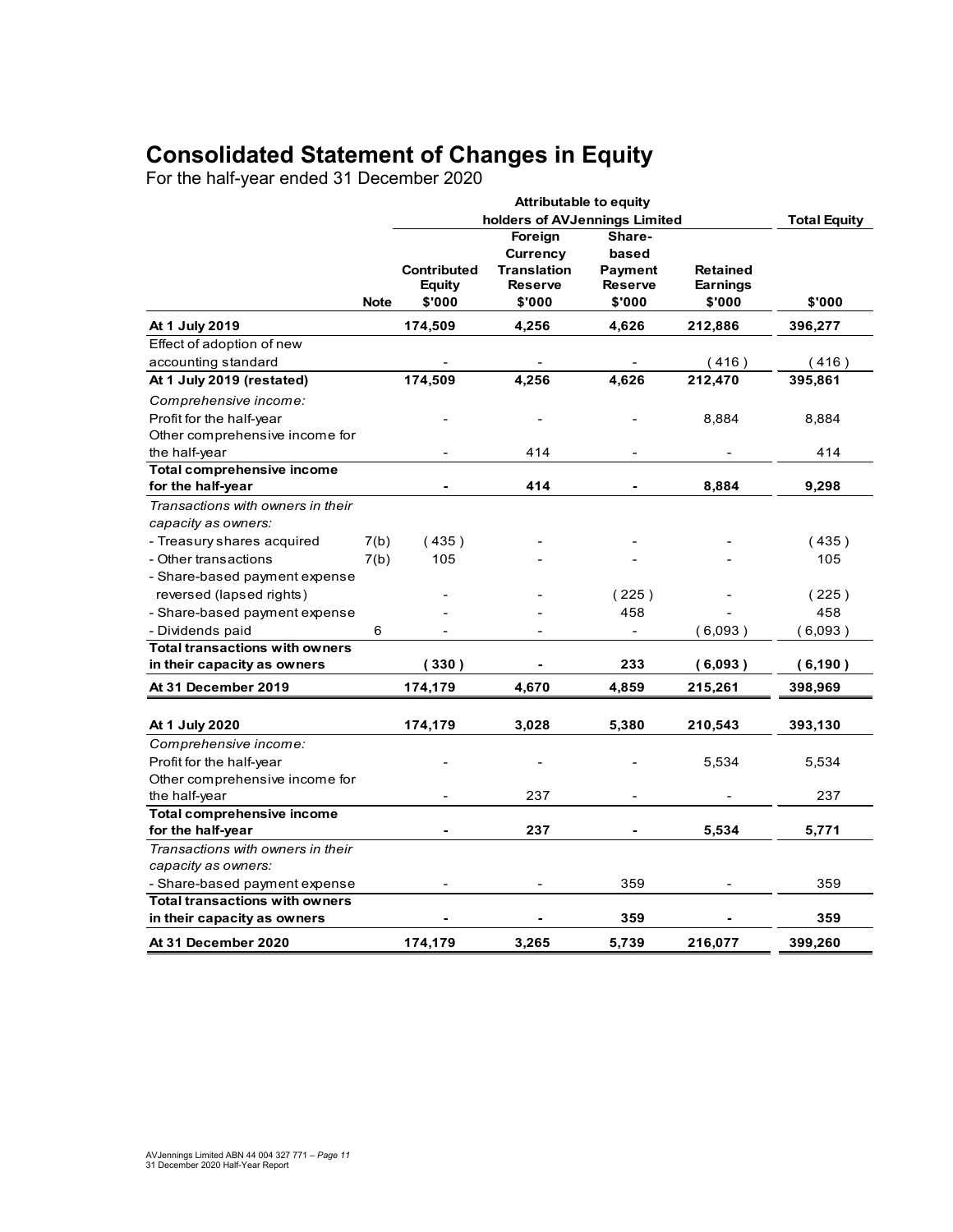## **Consolidated Statement of Cash Flows**

For the half-year ended 31 December 2020

|                                                               |             | 31 December | 31 December |  |
|---------------------------------------------------------------|-------------|-------------|-------------|--|
|                                                               |             | 2020        | 2019        |  |
|                                                               | <b>Note</b> | \$'000      | \$'000      |  |
| Cash flows from operating activities                          |             |             |             |  |
| Receipts from customers (inclusive of GST)                    |             | 145,392     | 172,978     |  |
| Payments to other suppliers and employees (inclusive of GST)  |             | (120, 137)  | (134, 784)  |  |
| Interest paid                                                 |             | (4,241)     | (5,401)     |  |
| Income tax paid                                               |             | (3,604)     | (7, 765)    |  |
| Net cash from operating activities                            |             | 17,410      | 25,028      |  |
|                                                               |             |             |             |  |
| Cash flows from investing activities                          |             |             |             |  |
| Payments for plant and equipment                              |             | (1)         | (472)       |  |
| Interest received                                             |             | 152         | 571         |  |
| Net cash from investing activities                            |             | 151         | 99          |  |
|                                                               |             |             |             |  |
| Cash flows from financing activities                          |             |             |             |  |
| Proceeds from borrowings                                      |             | 40,163      | 36,665      |  |
| Repayment of borrowings                                       |             | (53, 266)   | (56, 978)   |  |
| Principal elements of lease payments                          |             | (748)       | (922)       |  |
| Net payment for treasury shares                               |             |             | (330)       |  |
| Dividends paid                                                | 6           |             | (6,093)     |  |
| Net cash used in financing activities                         |             | (13, 851)   | (27, 658)   |  |
|                                                               |             |             |             |  |
| Net increase/(decrease) in cash and cash equivalents          |             | 3,710       | (2,531)     |  |
| Cash and cash equivalents at beginning of the half-year       |             | 5,703       | 18,209      |  |
| Effects of exchange rate changes on cash and cash equivalents |             | 3           | 26          |  |
| Cash and cash equivalents at end of the half-year             |             | 9,416       | 15,704      |  |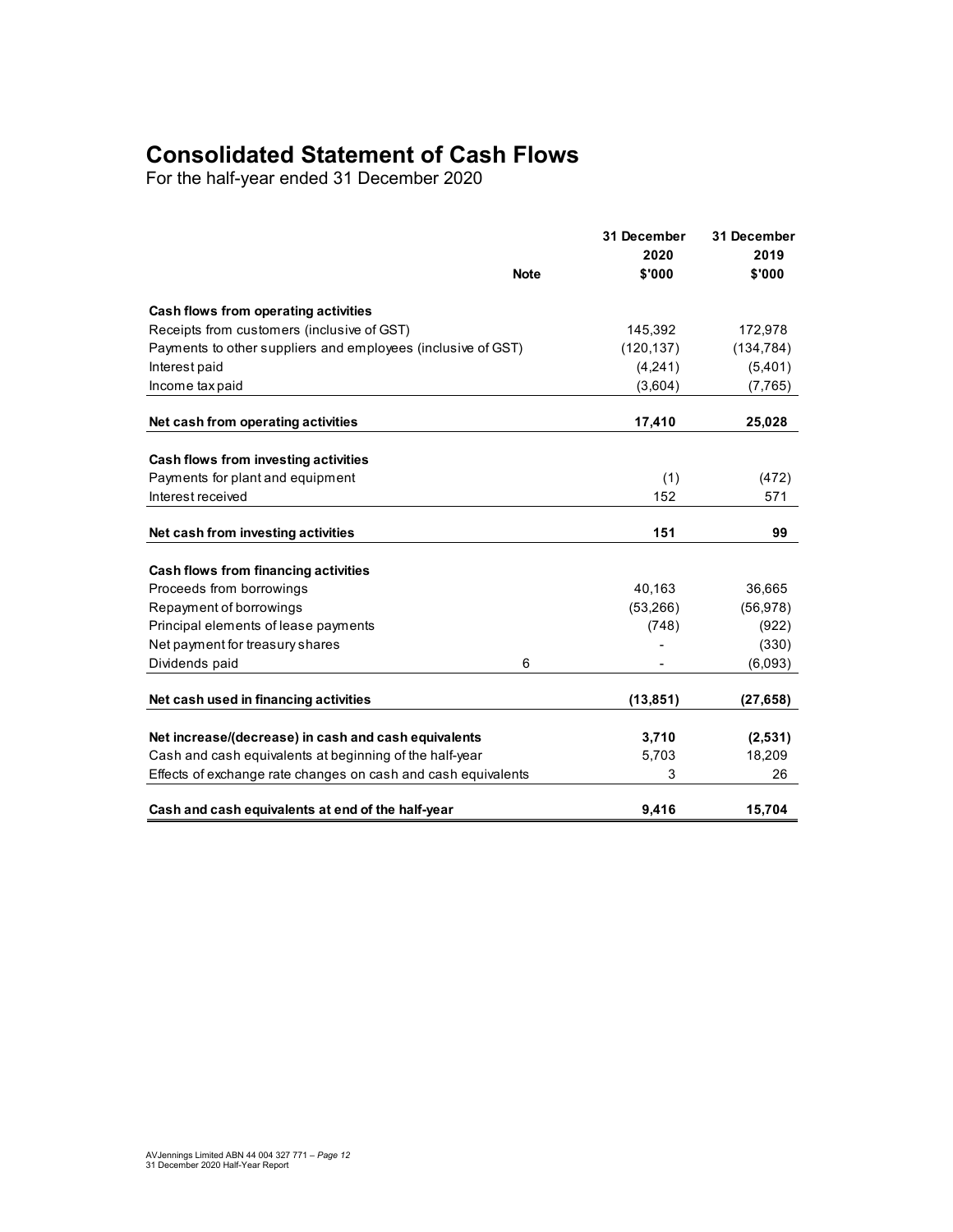For the half-year ended 31 December 2020

#### **1. CORPORATE INFORMATION**

The Consolidated Report of AVJennings Limited for the half-year ended 31 December 2020 was authorised for issue in accordance with a resolution of the Directors on 25 February 2021. The Company is a for profit company limited by shares domiciled and incorporated in Australia whose shares are publicly traded on the Australian Securities Exchange and the Singapore Exchange through SGX GlobalQuote.

#### **2. BASIS OF PREPARATION AND ACCOUNTING POLICIES**

The half-year condensed financial report has been prepared in accordance with the requirements of the *Corporations Act 2001*, *AASB 134 Interim Financial Reporting* and other mandatory professional requirements.

It is recommended that this Report be read in conjunction with the Annual Report for the year ended 30 June 2020 and considered together with any public announcements made by AVJennings Limited during the half-year ended 31 December 2020 in accordance with the continuous disclosure obligations of the ASX listing rules.

This Report is presented in Australian Dollars and all values are rounded to the nearest thousand dollars (\$'000) unless otherwise stated. The accounting policies adopted are consistent with those of the previous financial year.

Some amendments and interpretations apply for the first time in 2021, but do not have an impact on the Consolidated Financial Statements of the Group. The Group has not early adopted any standards, interpretations or amendments that have been issued, but are not yet effective.

#### *JobKeeper Payment Scheme*

The Federal Government introduced a JobKeeper Payment scheme to support businesses significantly affected by COVID-19 to help keep more Australians in jobs.

The Group was eligible for JobKeeper payments from 30 March 2020 to 3 January 2021. Payments have been accounted for in accordance with *AASB 120 – Accounting for Government Grants and Disclosure of Government Assistance*. A total amount of \$2,728,000 has been claimed in the half-year to 31 December 2020. The credit has been recorded as an offset against employee expenses in the *Consolidated Statement of Comprehensive Income*.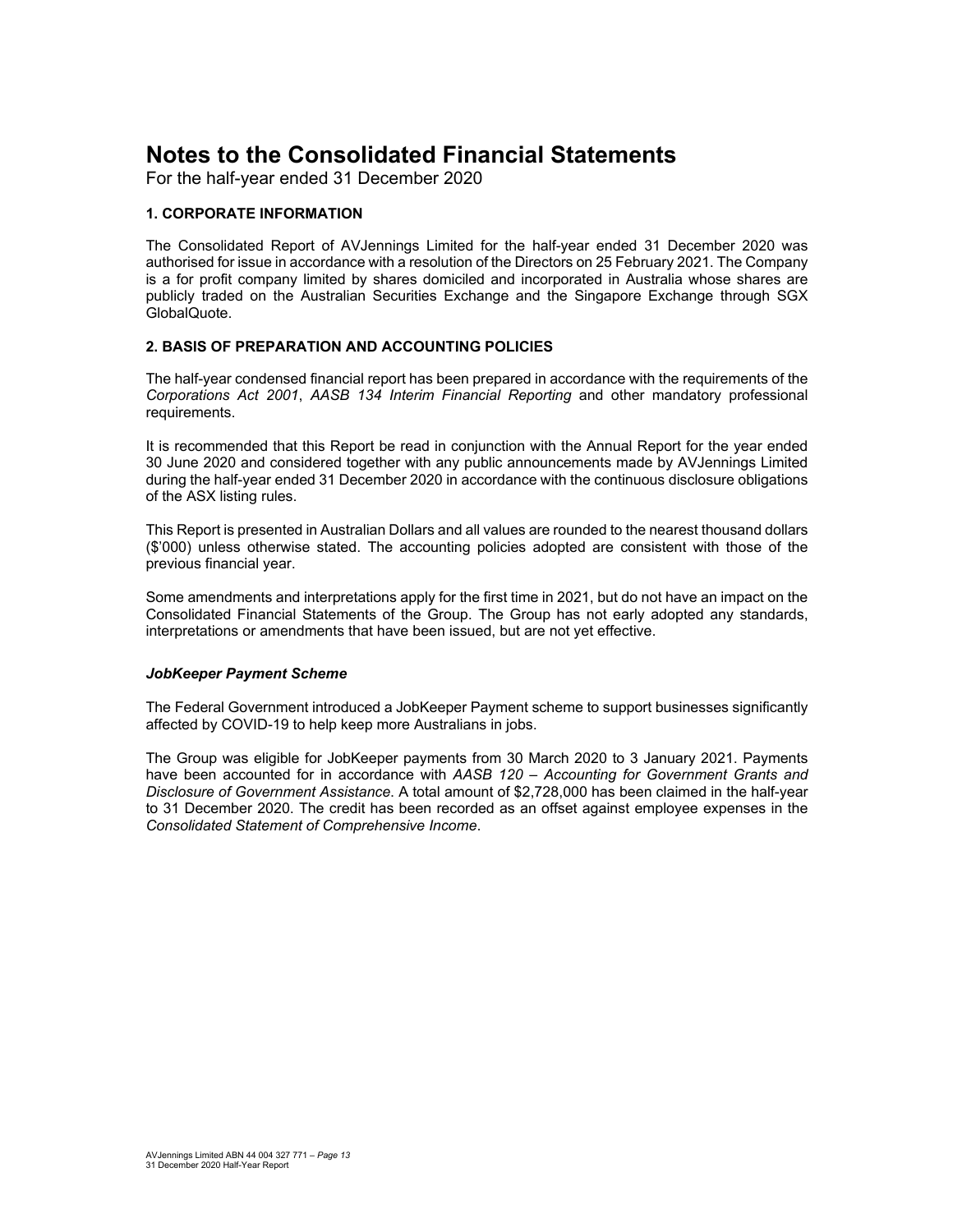For the half-year ended 31 December 2020

#### **3. REVENUES FROM CONTRACTS WITH CUSTOMERS**

#### **(a) Disaggregated revenue information**

The disaggregation of the Group's revenue from contracts with customers is set out below:

| <b>Operating Segments</b>                                                                              | <b>NSW</b>    | <b>VIC</b>      | QLD                          | <b>SA</b>      | <b>NZ</b> | <b>Other</b>                 | <b>Total</b>     |
|--------------------------------------------------------------------------------------------------------|---------------|-----------------|------------------------------|----------------|-----------|------------------------------|------------------|
| 31 December 2020                                                                                       | \$'000        | \$'000          | \$'000                       | \$'000         | \$'000    | \$'000                       | \$'000           |
|                                                                                                        |               |                 |                              |                |           |                              |                  |
| Types of goods or services                                                                             |               |                 |                              |                |           |                              |                  |
| Sale of Land                                                                                           | 9.655         | 11.898          | 27,937                       | 4,663          |           |                              | 54,153           |
| Sale of Integrated Housing                                                                             | 29,207        | 12,027          | 6,114                        | 5,794          | 1,515     |                              | 54,657           |
| Sale of Apartments                                                                                     |               | 2,638           |                              |                |           | 1,297                        | 3,935            |
| Property Development & Other Services                                                                  | 317           | 1,507           |                              | ۰              |           |                              | 1,824            |
| <b>Total Revenue from Contracts with Customers</b>                                                     | 39,179        | 28,070          | 34,051                       | 10,457         | 1,515     | 1,297                        | 114,569          |
|                                                                                                        |               |                 |                              |                |           |                              |                  |
| Timing of revenue recognition                                                                          |               |                 |                              |                |           |                              |                  |
| Goods transferred at a point in time                                                                   | 38,862        | 26,563          | 34,051                       | 10,457         | 1,515     | 1,297                        | 112,745          |
| Services transferred over time                                                                         | 317           | 1,507           | ÷,                           | $\overline{a}$ |           | ä,                           | 1,824            |
| <b>Total Revenue from Contracts with Customers</b>                                                     | 39,179        | 28,070          | 34,051                       | 10,457         | 1,515     | 1,297                        | 114,569          |
|                                                                                                        |               |                 |                              |                |           |                              |                  |
|                                                                                                        |               |                 |                              |                |           |                              |                  |
| <b>Operating Segments</b>                                                                              | <b>NSW</b>    | <b>VIC</b>      | <b>QLD</b>                   | <b>SA</b>      | <b>NZ</b> | Other                        | <b>Total</b>     |
| 31 December 2019                                                                                       | \$'000        | \$'000          | \$'000                       | \$'000         | \$'000    | \$'000                       | \$'000           |
|                                                                                                        |               |                 |                              |                |           |                              |                  |
| Types of goods or services                                                                             |               |                 |                              |                |           |                              |                  |
| Sale of Land                                                                                           | 29,290        | 11,540          | 27,382                       | 3,879          | 25,317    |                              | 97,408           |
| Sale of Integrated Housing                                                                             | 41,809        | 11,911          | 5,138                        | 3,803<br>٠     | 5,546     |                              | 68,207           |
| Sale of Apartments                                                                                     | -             | 4,319           | $\qquad \qquad \blacksquare$ | ٠              |           | $\qquad \qquad \blacksquare$ | 4,319            |
| <b>Property Development &amp; Other Services</b><br><b>Total Revenue from Contracts with Customers</b> | 163<br>71,262 | 1,325<br>29,095 | 32,520                       | 7,682          | 30,863    | ٠                            | 1,488<br>171,422 |
|                                                                                                        |               |                 |                              |                |           |                              |                  |
| Timing of revenue recognition                                                                          |               |                 |                              |                |           |                              |                  |
| Goods transferred at a point in time                                                                   | 71,099        | 27,770          | 32,520                       | 7,682          | 30,863    | $\blacksquare$               | 169,934          |
| Services transferred over time                                                                         | 163           | 1,325           |                              |                |           |                              | 1,488            |

#### **(b) Revenue recognition accounting policy**

#### *(i) Sale of land, integrated housing and apartments*

Revenue from the sale of land, houses and apartments is recognised at a point in time when control is transferred to the customer. Except for certain contractual arrangements discussed on Page 15, this occurs at settlement when legal title passes and an enforceable right to payment exists.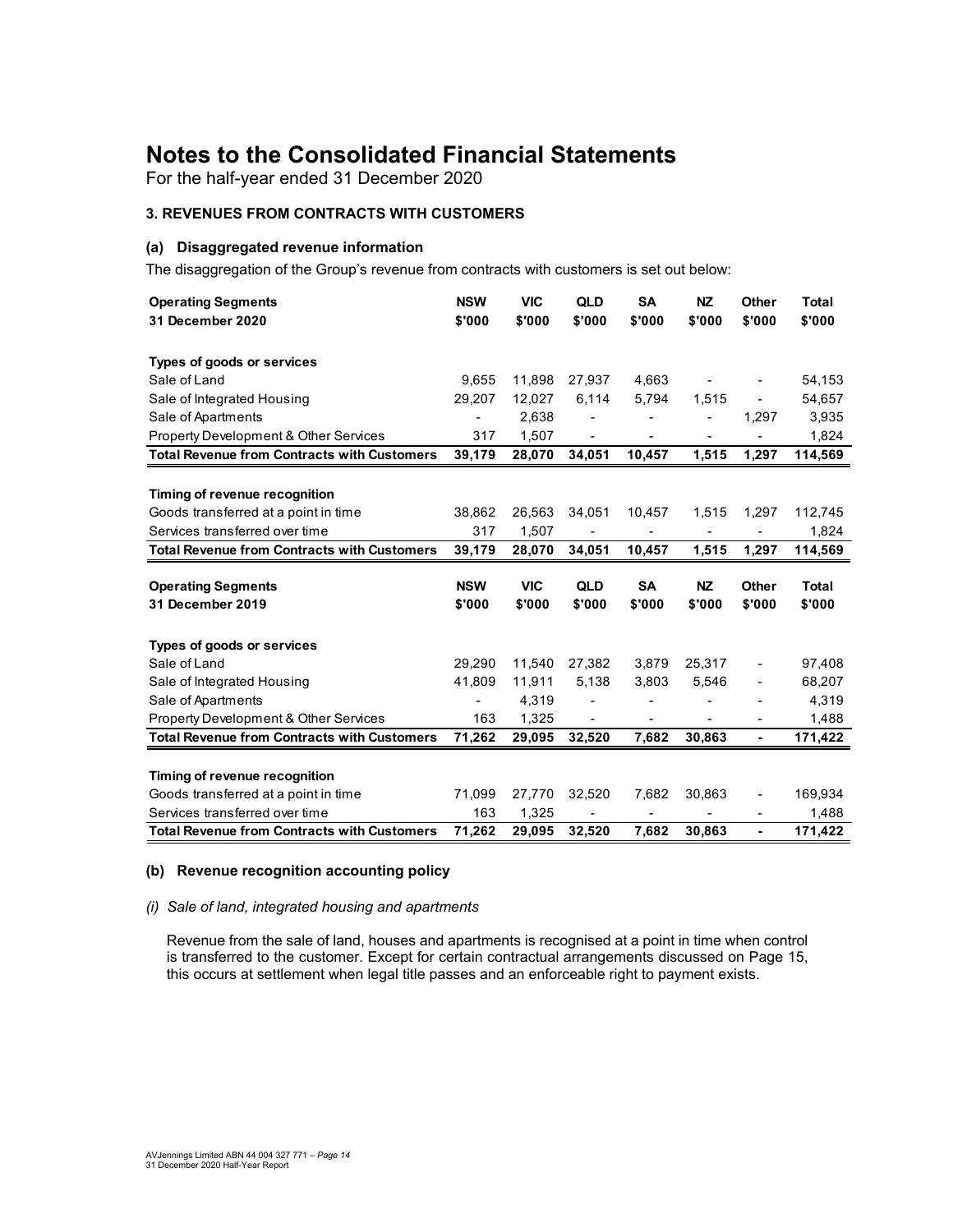For the half-year ended 31 December 2020

#### **3. REVENUES FROM CONTRACTS WITH CUSTOMERS (continued)**

For the following contractual arrangements, revenue is recognised prior to settlement where the customer has obtained control, and a right to payment exists:

- Revenue from sales of land on deferred terms to builders in New Zealand. The builder gains control of the land on completion of physical works and can commence building at that point.
- Sales of englobo land on deferred terms. Control passes when the contract is unconditional, physical works are complete and the customer has unfettered rights to the land before settlement.
- Revenue from sales of land to builders in Australia where the builder is the ultimate purchaser and not a conduit between AVJennings and a retail purchaser. The builder gains control of the land on completion of the physical works and can commence building at that point.

#### *(ii) Property development and other services*

AVJennings Properties Ltd provides property development and other services to joint venture arrangements entered into by other entities within the Group. The performance obligation is satisfied over-time and revenue is progressively recognised based on the terms of the service agreement.

#### *(iii) Financing components*

The Group does not expect to have any contracts for the sale of land, integrated housing and apartments where the duration between the transfer of the goods to the customer and payment by the customer exceeds one year in Australia.

In the case of certain contracts for the sale of land in New Zealand and the provision of services in Australia, the duration may exceed one year.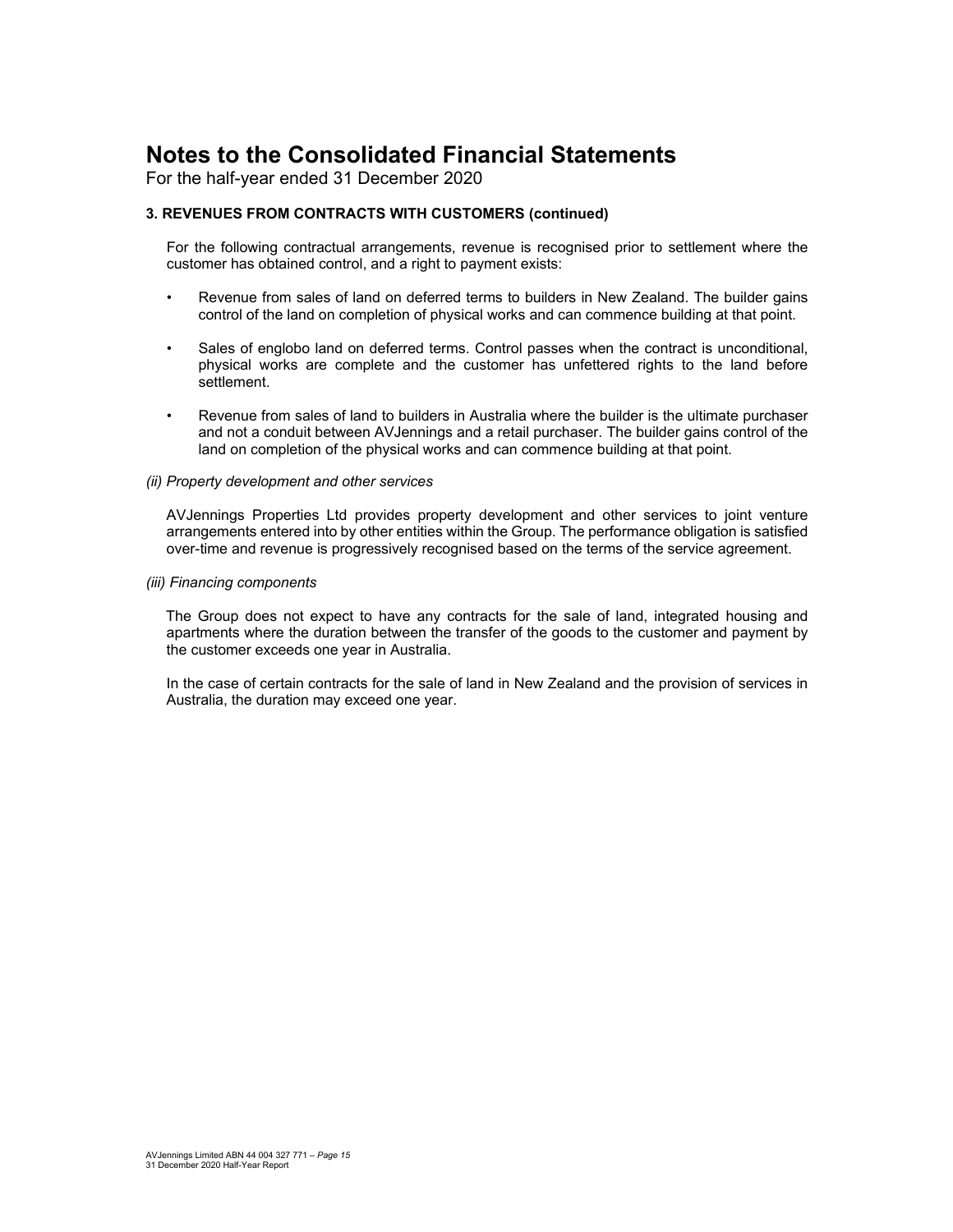For the half-year ended 31 December 2020

#### **4. INCOME AND EXPENSES**

|                                                                  | 31 December<br>2020<br>\$'000 | 31 December<br>2019<br>\$'000 |
|------------------------------------------------------------------|-------------------------------|-------------------------------|
| <b>Revenues</b>                                                  |                               |                               |
| Revenue from contracts with customers                            | 114,569                       | 171,422                       |
| <b>Total revenues</b>                                            | 114,569                       | 171,422                       |
| Cost of sales include:                                           |                               |                               |
| Utilisation of inventory provisions                              | (71)                          | (347)                         |
| Amortisation of finance costs capitalised to inventories         | 3,470                         | 4,918                         |
| <b>Impairment of assets</b>                                      |                               |                               |
| (Reversal)/provision - equity accounted investment               | (1, 418)                      | 518                           |
| Increase in inventory loss provisions                            |                               | (556)                         |
| Depreciation and amortisation expense                            |                               |                               |
| Depreciation of owned assets                                     | 134                           | 144                           |
| Amortisation of right-of-use assets                              | 832                           | 938                           |
| Total depreciation and amortisation expense                      | 966                           | 1,082                         |
|                                                                  |                               |                               |
| <b>Finance income</b>                                            |                               |                               |
| Interest from financial assets held for cash management purposes | 152                           | 571                           |
| <b>Finance costs</b>                                             |                               |                               |
| Bank loans and overdrafts                                        | 4,065                         | 5,252                         |
| Interest on lease liabilities                                    | 176                           | 149                           |
| Less: Amount capitalised to inventories                          | (4,059)                       | (5,220)                       |
| <b>Finance costs expensed</b>                                    | 182                           | 181                           |
|                                                                  |                               |                               |
| <b>Other income</b>                                              |                               |                               |
| Rent from investment property                                    | 35                            | 67                            |
| Sundry income                                                    | 136                           | 207                           |
| <b>Total other income</b>                                        | 171                           | 274                           |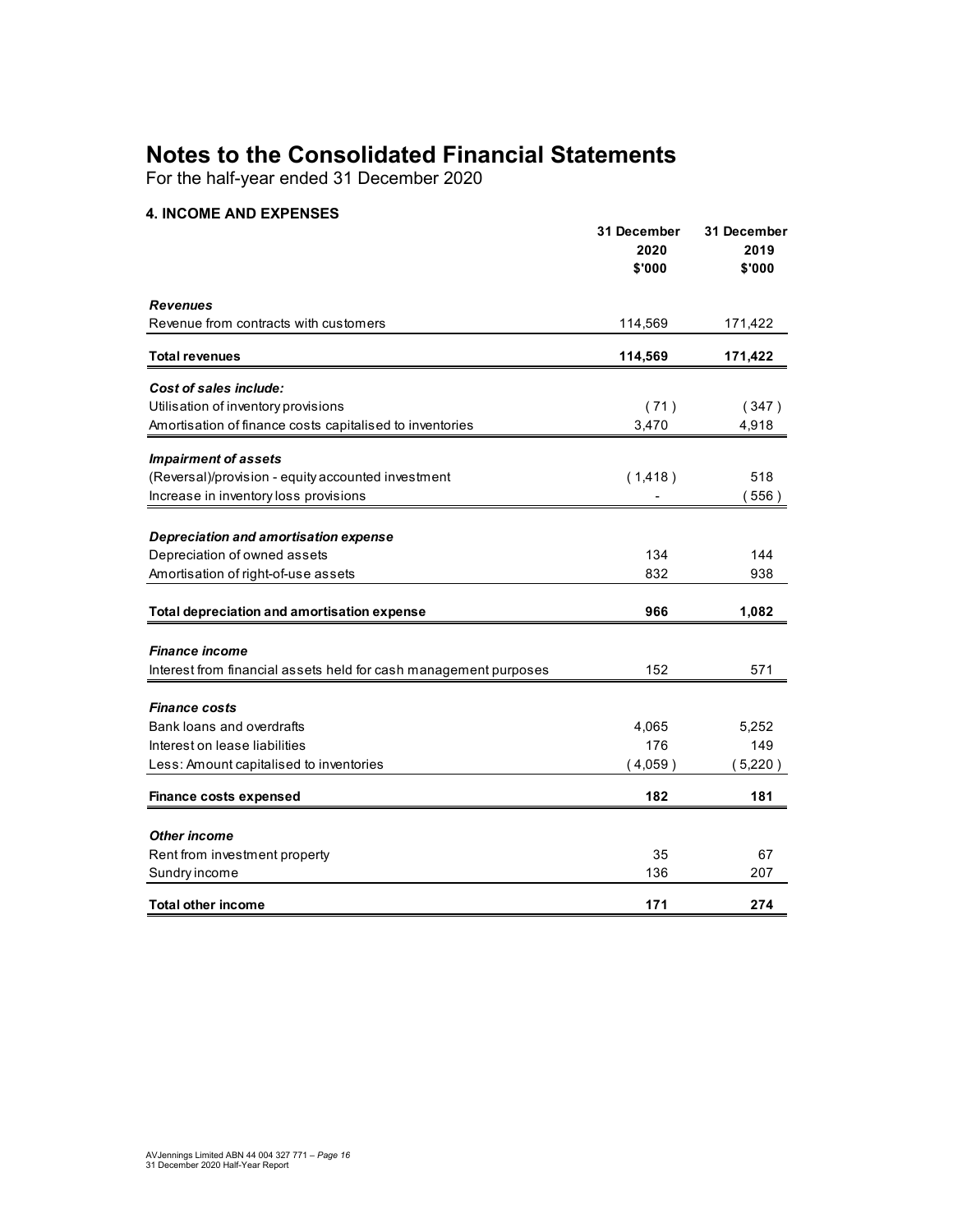For the half-year ended 31 December 2020

#### **5. INCOME TAX**

|                                          | 31 December<br>2020<br>\$'000 | 31 December<br>2019<br>\$'000 |
|------------------------------------------|-------------------------------|-------------------------------|
| Income tax expense                       |                               |                               |
| The major components of income tax are:  |                               |                               |
| Current income tax                       |                               |                               |
| - Current income tax charge              | 3.149                         | 3.784                         |
| - Adjustment for prior year              | 35                            | 226                           |
| Deferred income tax                      |                               |                               |
| - Current temporary differences          | 766                           | (105)                         |
| - Adjustment for prior year              |                               | 167)                          |
| Income tax reported in the Consolidated  |                               |                               |
| <b>Statement of Comprehensive Income</b> | 3,950                         | 3.738                         |

Numerical reconciliation between aggregate tax recognised in the *Consolidated Statement of Comprehensive Income* and tax calculated per the statutory income tax rate:

| Accounting profit before income tax                     | 9.484 | 12,622 |
|---------------------------------------------------------|-------|--------|
| Tax at Australian income tax rate of 30%                | 2,845 | 3,787  |
| Net share of equity accounted joint venture loss/(gain) | 590   | 5)     |
| Share-based payment expenses                            | 108   | (29)   |
| Deferred tax asset not recoverable                      | 356   |        |
| Other non-deductible items                              |       | 34     |
| Foreign jurisdiction gains/(losses)                     | 3     | 5)     |
| Effect of lower tax rate in foreign jurisdiction        | 6     | (103)  |
| Adjustment for prior year                               | 35    | 59     |
| Income tax expense                                      | 3.950 | 3,738  |
| <b>Effective tax rate</b>                               | 42%   | 30%    |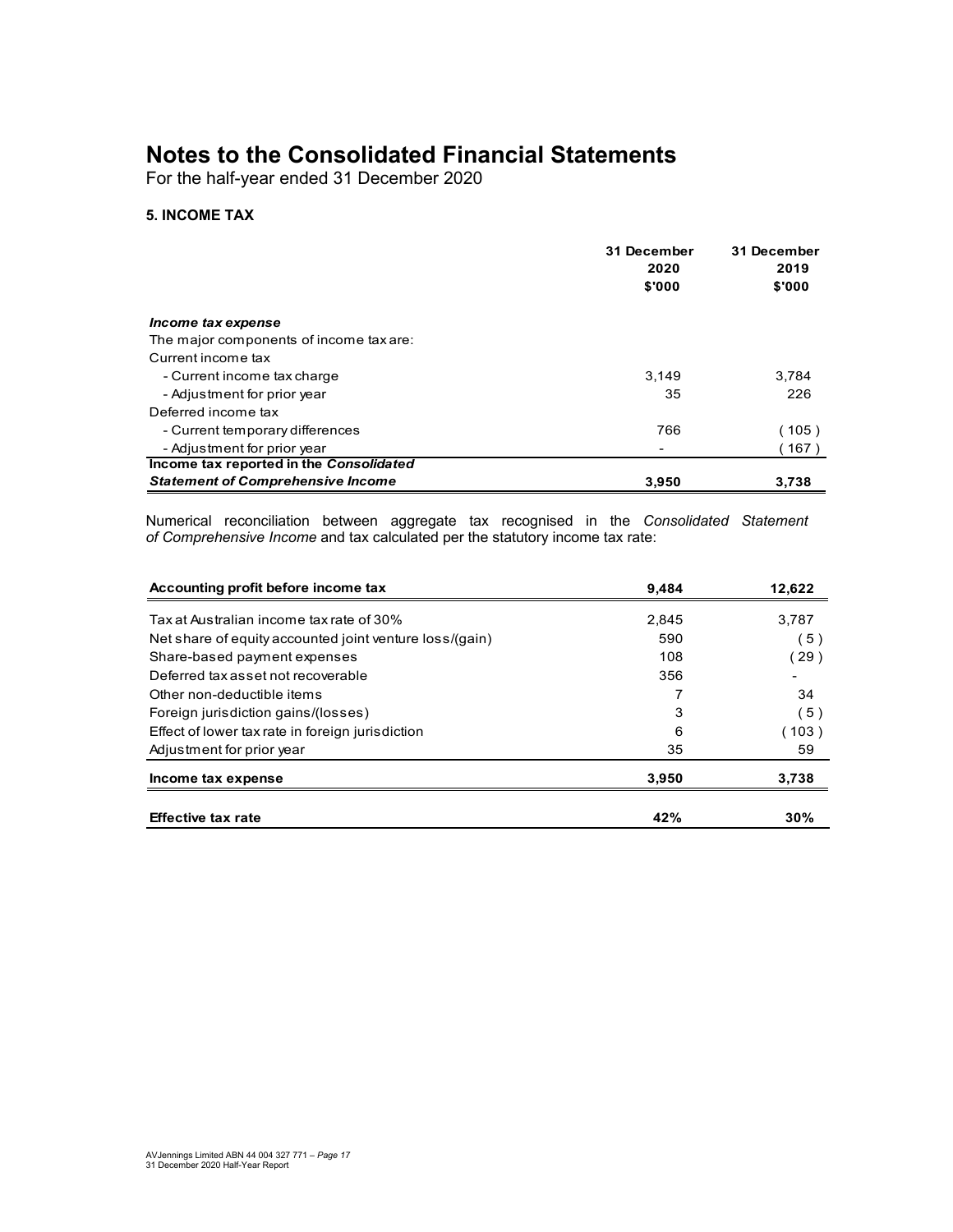For the half-year ended 31 December 2020

#### **6. DIVIDENDS**

|                                                     | 31 December<br>2020<br>\$'000 | 31 December<br>2019<br>\$'000 |
|-----------------------------------------------------|-------------------------------|-------------------------------|
| Cash dividends declared and paid                    |                               |                               |
| 2019 final dividend of 1.5 cents per share,         |                               |                               |
| paid 20 September 2019. Fully franked $@30\%$ tax   |                               | 6,093                         |
| Total cash dividends declared and paid              |                               | 6,093                         |
| Dividends proposed                                  |                               |                               |
| 2021 interim dividend of 0.7 cents per share,       |                               |                               |
| to be paid 26 March 2021. Fully franked $@30\%$ tax | 2,844                         |                               |
| 2020 interim dividend of 1.2 cents per share,       |                               |                               |
| paid 27 March 2020. Fully franked $@30\%$ tax       |                               | 4,875                         |
| <b>Total dividends proposed</b>                     | 2,844                         | 4,875                         |

The Company's Dividend Reinvestment Plan is suspended.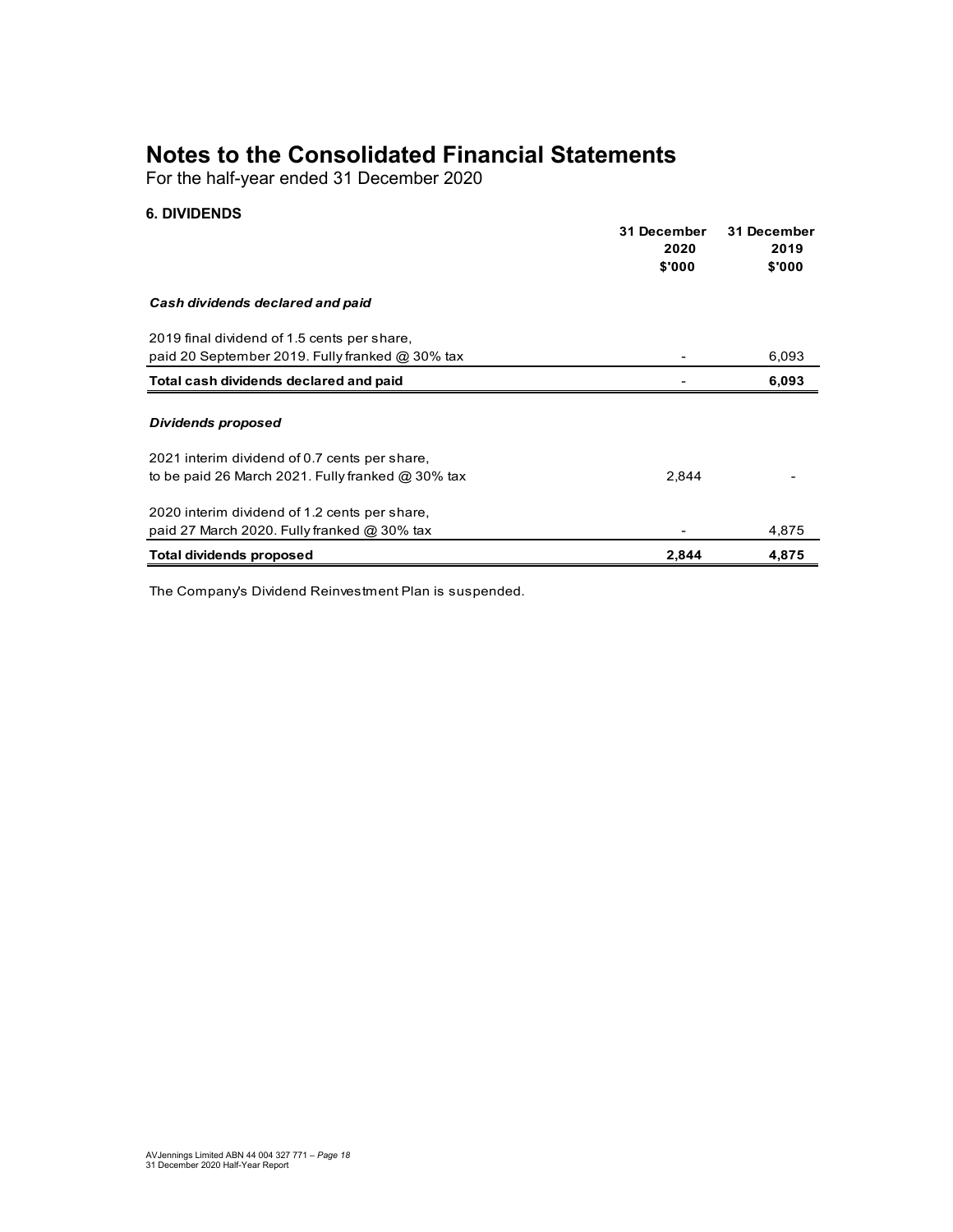For the half-year ended 31 December 2020

#### **7. CONTRIBUTED EQUITY**

|                                        | 31 December<br>2020<br><b>Number</b> | 30 June<br>2020<br><b>Number</b> | 31 December<br>2020<br>\$'000 | 30 June<br>2020<br>\$'000 |
|----------------------------------------|--------------------------------------|----------------------------------|-------------------------------|---------------------------|
| Ordinary shares                        | 406,230,728                          | 406,230,728                      | 177,961                       | 177,961                   |
| Treasury shares                        |                                      |                                  | (3,782)                       | (3,782)                   |
| Share capital                          | 406,230,728                          | 406,230,728                      | 174,179                       | 174,179                   |
| (a) Movement in ordinary share capital | <b>Number</b>                        | <b>Number</b>                    | \$'000                        | \$'000                    |
| At beginning and end of the period     | 406,230,728                          | 406,230,728                      | 177,961                       | 177,961                   |
| (b) Movement in treasury shares        | <b>Number</b>                        | <b>Number</b>                    | \$'000                        | \$'000                    |
| As at the beginning of the year        |                                      | (762,619)                        | (3,782)                       | (3,452)                   |
| On market acquisition of shares        |                                      | (757,523)                        |                               | (435)                     |
| Excess funds received from AVJDESP     |                                      |                                  |                               | 105                       |
| Employee share scheme issue            |                                      | 1,520,142                        |                               |                           |
| At the end of the period               |                                      |                                  | (3,782)                       | (3,782)                   |

Fully paid ordinary shares carry one vote per share and carry the right to dividends. There are currently no unexercised or outstanding options. No options were exercised during the half-year.

Treasury shares are shares in AVJennings Limited that are held by the AVJ Deferred Employee Share Plan Trust (AVJDESP) for the purpose of issuing shares to Executives.

The original cost of the shares is treated as a reduction in share capital and the underlying shares identified separately as treasury shares.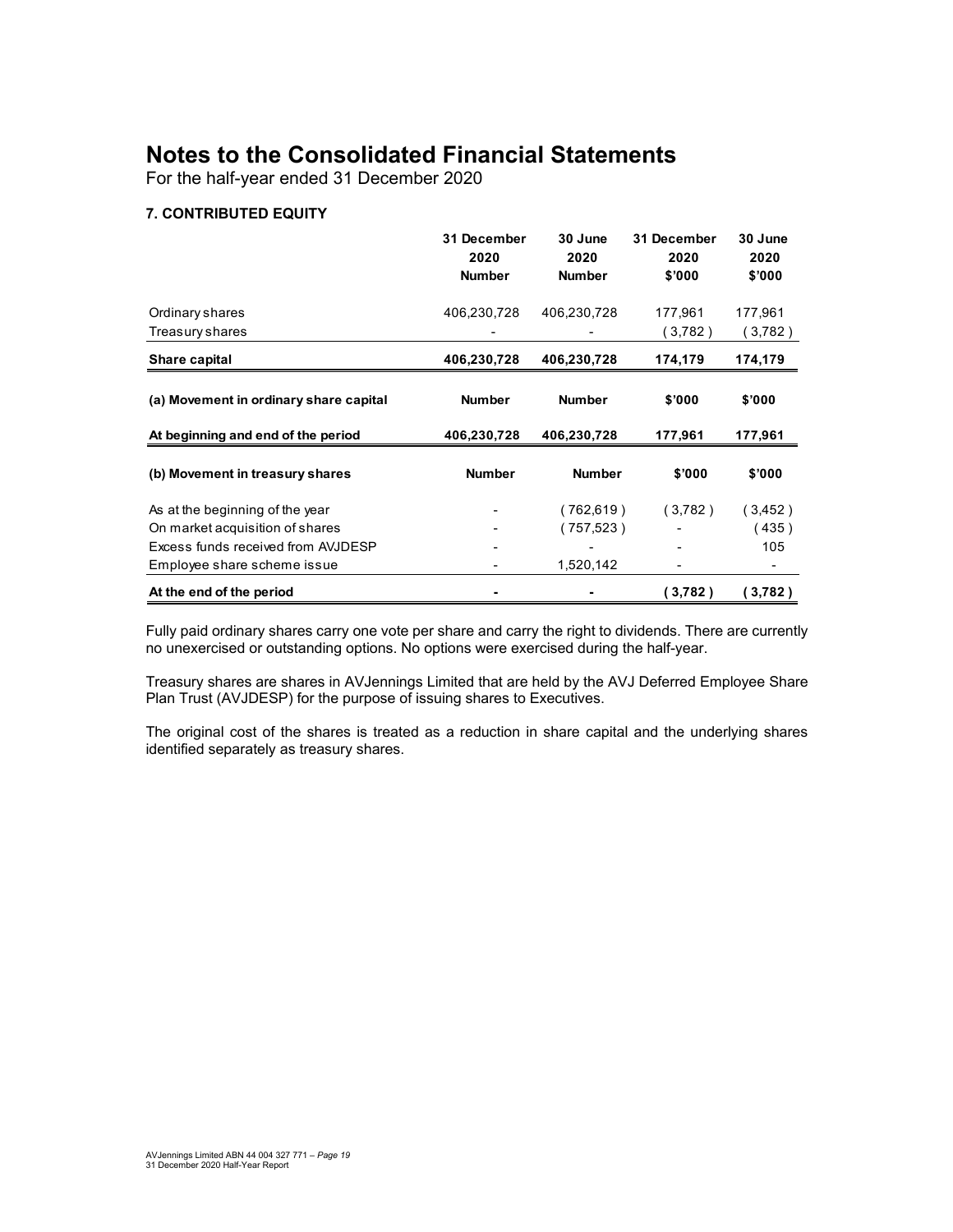For the half-year ended 31 December 2020

#### **8. OPERATING SEGMENTS**

The Group operates primarily in residential development.

The Group determines segments based on information that is provided to the Managing Director who is the Chief Operating Decision Maker (CODM). The CODM assesses the performance and makes decisions about the resources to be allocated to the segment. Each segment prepares a detailed finance report on a monthly basis which summarises the following:

- Historic results of the segment; and
- Forecast of the segment for the remainder of the year.

#### *Reportable segments*

#### *Jurisdictions:*

This includes activities relating to Land Development, Integrated Housing and Apartments Development.

#### *Other:*

This includes numerous low value items, amongst the most significant of which is revenue from sales of apartments in Western Australia.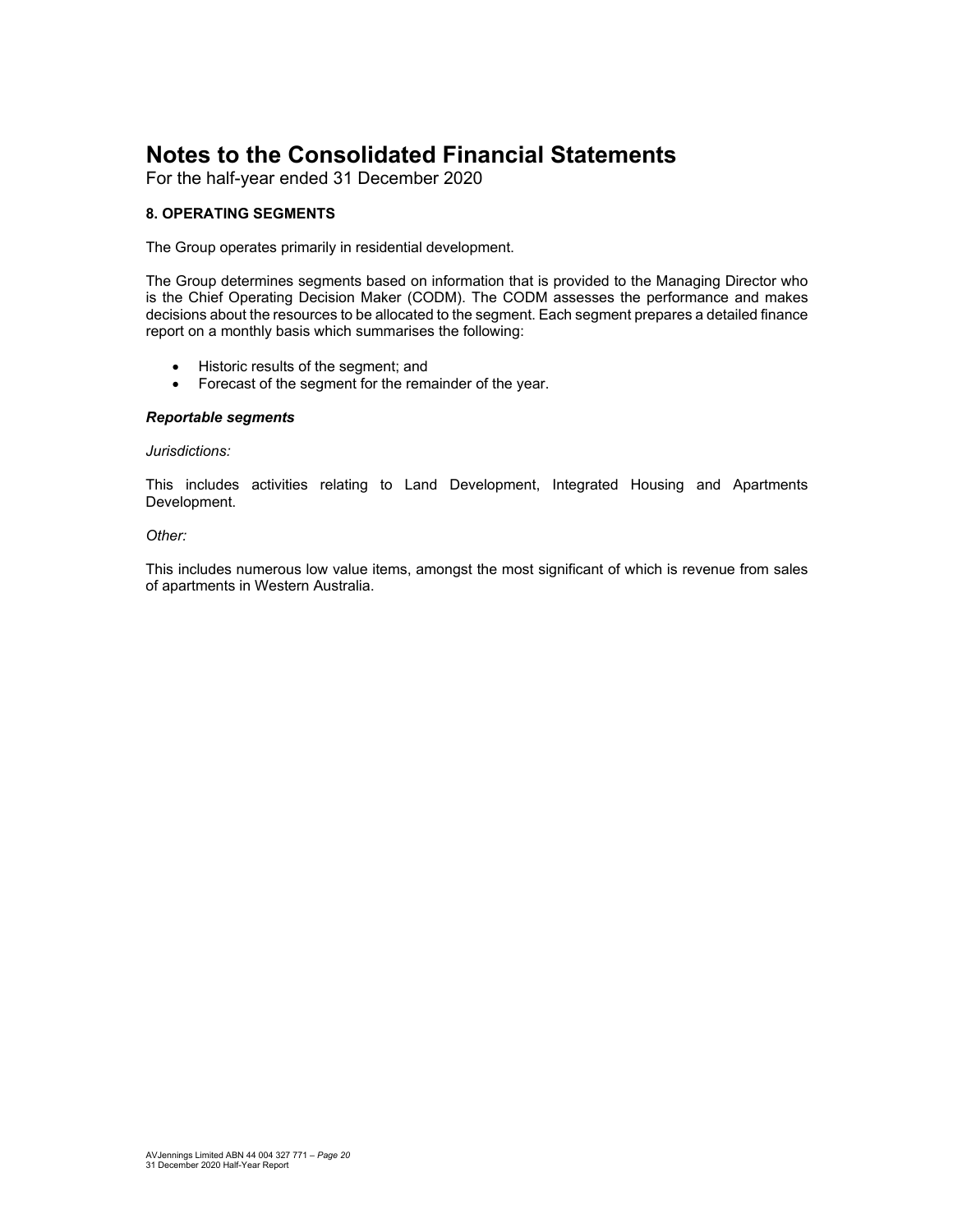For the half-year ended 31 December 2020

#### **8. OPERATING SEGMENTS (continued)**

The following table presents the revenues and results information regarding operating segments:

|                                 | <b>NSW</b>  |        | <b>VIC</b>  |                          | QLD    | <b>SA</b>                    |             | <b>NZ</b> |             | Other                    |                | <b>Total</b>   |         |             |
|---------------------------------|-------------|--------|-------------|--------------------------|--------|------------------------------|-------------|-----------|-------------|--------------------------|----------------|----------------|---------|-------------|
|                                 | 31 December |        | 31 December |                          |        | 31 December                  | 31 December |           | 31 December |                          | 31 December    |                |         | 31 December |
| <b>Operating Segments</b>       | 2020        | 2019   | 2020        | 2019                     | 2020   | 2019                         | 2020        | 2019      | 2020        | 2019                     | 2020           | 2019           | 2020    | 2019        |
|                                 | \$'000      | \$'000 | \$'000      | \$'000                   | \$'000 | \$'000                       | \$'000      | \$'000    | \$'000      | \$'000                   | \$'000         | \$'000         | \$'000  | \$'000      |
|                                 |             |        |             |                          |        |                              |             |           |             |                          |                |                |         |             |
| <b>Revenues</b>                 |             |        |             |                          |        |                              |             |           |             |                          |                |                |         |             |
| <b>External sales</b>           | 38,862      | 71,099 | 26,563      | 27,770                   | 34,051 | 32,520                       | 10,457      | 7,682     | 1,515       | 30,863                   | 1,297          | $\sim$         | 112,745 | 169,934     |
| Management fees                 | 317         | 163    | 1,507       | 1,325                    |        |                              |             |           |             |                          |                | $\sim$         | 1,824   | 1,488       |
| <b>Total segment revenues</b>   | 39,179      | 71,262 | 28,070      | 29,095                   | 34,051 | 32,520                       | 10,457      | 7,682     | 1,515       | 30,863                   | 1,297          | $\blacksquare$ | 114,569 | 171,422     |
|                                 |             |        |             |                          |        |                              |             |           |             |                          |                |                |         |             |
| <b>Results</b>                  |             |        |             |                          |        |                              |             |           |             |                          |                |                |         |             |
| Segment results                 | 7,598       | 9,797  | 3,254       | 4,884                    | 5,578  | 3,305                        | (66)        | (989)     | 10          | 5,605                    | 519            | 254            | 16,893  | 22,856      |
| Share of (loss)/profit of joint |             |        |             |                          |        |                              |             |           |             |                          |                |                |         |             |
| ventures                        |             |        |             |                          |        | $\qquad \qquad \blacksquare$ |             |           |             | $\sim$                   | (1,966)        | 15             | (1,966) | 15          |
| Other non-segment revenue       |             |        |             | $\sim$                   |        | $\blacksquare$               |             |           |             | $\overline{\phantom{a}}$ | 288            | 778            | 288     | 778         |
| Rent from investment property   |             |        | 35          | 67                       |        | $\blacksquare$               |             |           |             | $\blacksquare$           |                |                | 35      | 67          |
| Change in inventory loss        |             |        |             |                          |        |                              |             |           |             |                          |                |                |         |             |
| provisions                      |             |        |             |                          |        | (556)                        |             |           |             | $\,$ $\,$                |                |                |         | (556)       |
| Fair value adjustments          |             |        |             |                          |        | $\sim$                       |             |           |             | $\blacksquare$           |                | (104)          |         | (104)       |
| Reversal/(provision) - equity   |             |        |             |                          |        |                              |             |           |             |                          |                |                |         |             |
| accounted investment            |             |        |             | $\overline{\phantom{a}}$ |        | $\blacksquare$               |             |           |             | $\overline{\phantom{a}}$ | 1,418          | (518)          | 1,418   | (518)       |
| Unallocated expenses            |             |        |             |                          |        | $\blacksquare$               |             |           |             | $\blacksquare$           |                | $\sim$         | (7,002) | (9, 735)    |
| Unallocated interest expense    |             |        |             |                          |        |                              |             |           |             |                          | $\blacksquare$ | $\blacksquare$ | (182)   | (181)       |
| Profit before tax               |             |        |             |                          |        |                              |             |           |             |                          |                |                | 9,484   | 12,622      |
| Income tax                      |             |        |             |                          |        |                              |             |           |             |                          |                |                | (3,950) | (3,738)     |
| <b>Net profit</b>               |             |        |             |                          |        |                              |             |           |             |                          |                |                | 5,534   | 8,884       |

AVJennings Limited ABN 44 004 327 771 – *Page 21*  31 December 2020 Half-Year Report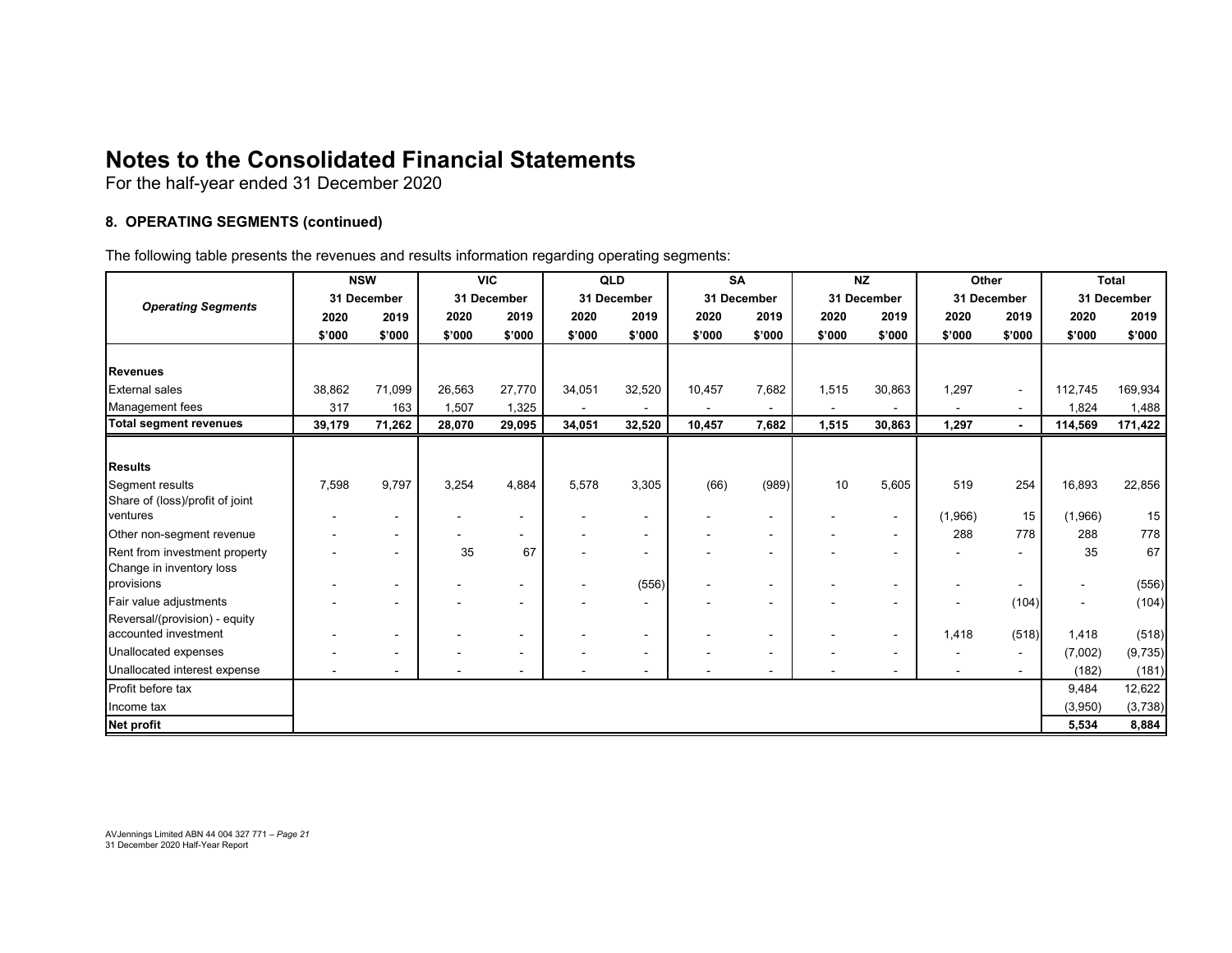For the half-year ended 31 December 2020

#### **8. OPERATING SEGMENTS (continued)**

The following table presents the assets and liabilities information regarding operating segments:

|                  | <b>NSW</b> |         |         | <b>VIC</b> | <b>QLD</b> |         | <b>SA</b> |        | <b>NZ</b> |         | <b>Other</b> |         | Total   |         |
|------------------|------------|---------|---------|------------|------------|---------|-----------|--------|-----------|---------|--------------|---------|---------|---------|
| <b>Operating</b> | 31 Dec     | 30 Jun  | 31 Dec  | 30 Jun     | 31 Dec     | 30 Jun  | 31 Dec    | 30 Jun | 31 Dec    | 30 Jun  | 31 Dec       | 30 Jun  | 31 Dec  | 30 Jun  |
| Segments         | 2020       | 2020    | 2020    | 2020       | 2020       | 2020    | 2020      | 2020   | 2020      | 2020    | 2020         | 2020    | 2020    | 2020    |
|                  | \$'000     | \$'000  | \$'000  | \$'000     | \$'000     | \$'000  | \$'000    | \$'000 | \$'000    | \$'000  | \$'000       | \$'000  | \$'000  | \$'000  |
|                  |            |         |         |            |            |         |           |        |           |         |              |         |         |         |
| <b>Assets</b>    |            |         |         |            |            |         |           |        |           |         |              |         |         |         |
| Segment          |            |         |         |            |            |         |           |        |           |         |              |         |         |         |
| lassets          | 164,682    | 172.600 | 194,079 | 165,975    | 119,040    | 128,513 | 51.931    | 56,954 | 111.193   | 107,901 | 38,374       | 23,234  | 679,299 | 655,177 |
|                  |            |         |         |            |            |         |           |        |           |         |              |         |         |         |
| Total assets     | 164,682    | 172,600 | 194,079 | 165,975    | 119,040    | 128,513 | 51,931    | 56,954 | 111,193   | 107,901 | 38,374       | 23,234  | 679,299 | 655,177 |
|                  |            |         |         |            |            |         |           |        |           |         |              |         |         |         |
| Liabilities      |            |         |         |            |            |         |           |        |           |         |              |         |         |         |
| Segment          |            |         |         |            |            |         |           |        |           |         |              |         |         |         |
| liabilities      | 25,097     | 22,497  | 36,513  | 10,182     | 4,606      | 4,458   | 1,114     | 1,227  | 51,443    | 48,680  | 161,266      | 175,003 | 280,039 | 262,047 |
|                  |            |         |         |            |            |         |           |        |           |         |              |         |         |         |
| Total            |            |         |         |            |            |         |           |        |           |         |              |         |         |         |
| liabilities      | 25,097     | 22,497  | 36,513  | 10,182     | 4,606      | 4,458   | 1,114     | 1,227  | 51,443    | 48,680  | 161,266      | 175,003 | 280,039 | 262,047 |

AVJennings Limited ABN 44 004 327 771 – *Page 22*  31 December 2020 Half-Year Report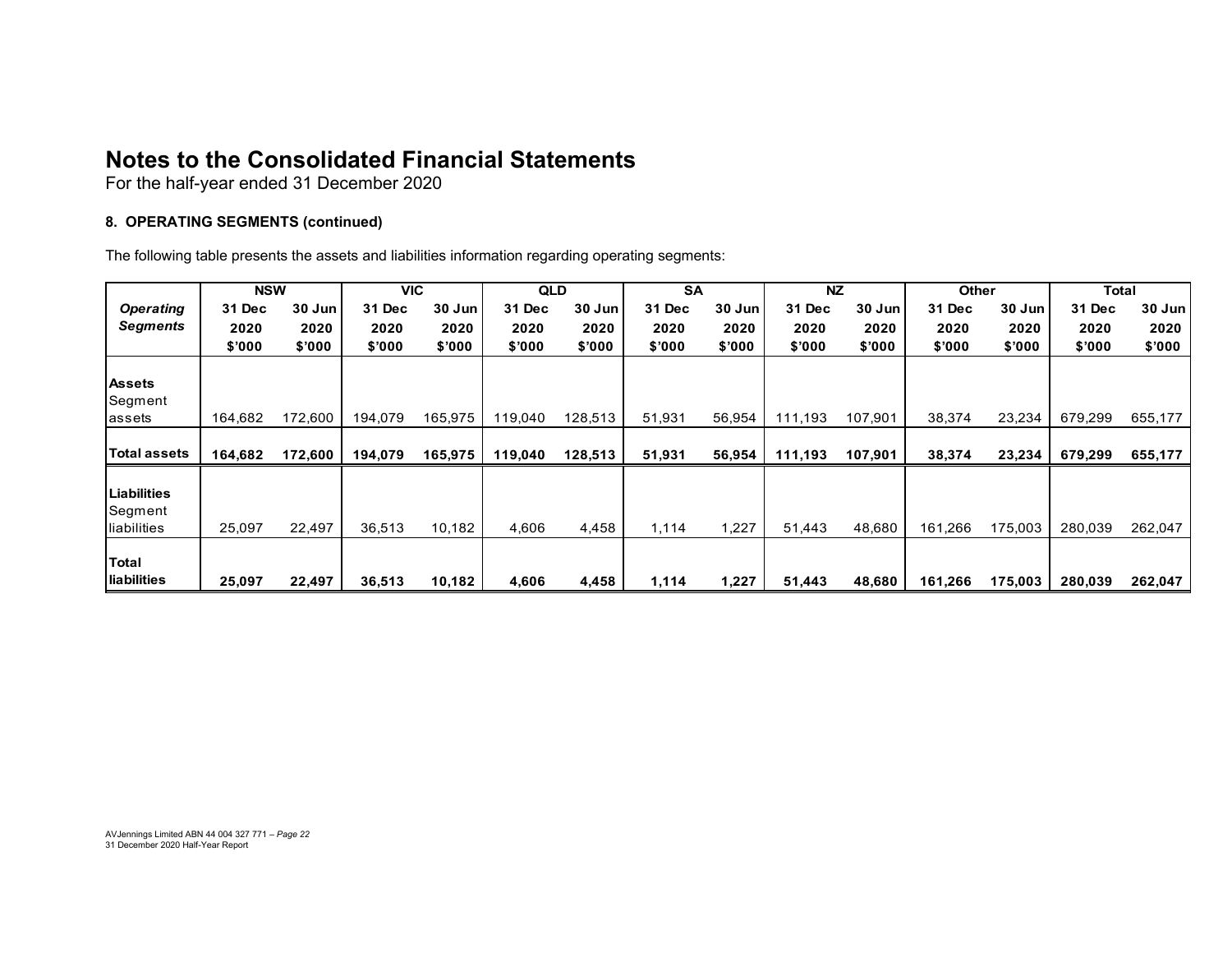For the half-year ended 31 December 2020

#### **9. NET TANGIBLE ASSET BACKING**

|                                                             | 31 December | 30 June |  |
|-------------------------------------------------------------|-------------|---------|--|
|                                                             | 2020        | 2020    |  |
|                                                             |             |         |  |
| Net Tangible Asset backing (NTA) - cents per ordinary share | 97.6        | 96.1    |  |

The number of ordinary shares used in the computation of NTA as at 31 December 2020 was 406,230,728 (30 June 2020: 406,230,728). Refer to note 7 for details.

Net tangible assets are calculated using the values of net assets less intangible assets, as per the respective balance sheet headings.

#### **10. INTEREST IN JOINT OPERATIONS**

The Group's interest in the profits and losses of Joint Operations is included in the *Consolidated Statement of Comprehensive Income* under the following classifications:

|                                | 31 December<br>2020<br>\$'000 | 31 December<br>2019<br>\$'000 |
|--------------------------------|-------------------------------|-------------------------------|
|                                |                               |                               |
| Revenues                       | 11,898                        | 11,579                        |
| Cost of sales                  | (7,810)                       | (7,159)                       |
| Other expenses                 | (605)                         | (633)                         |
| Profit before income tax       | 3,483                         | 3,787                         |
| Income tax                     | (1,045)                       | (1,136)                       |
| <b>Profit after income tax</b> | 2,438                         | 2,651                         |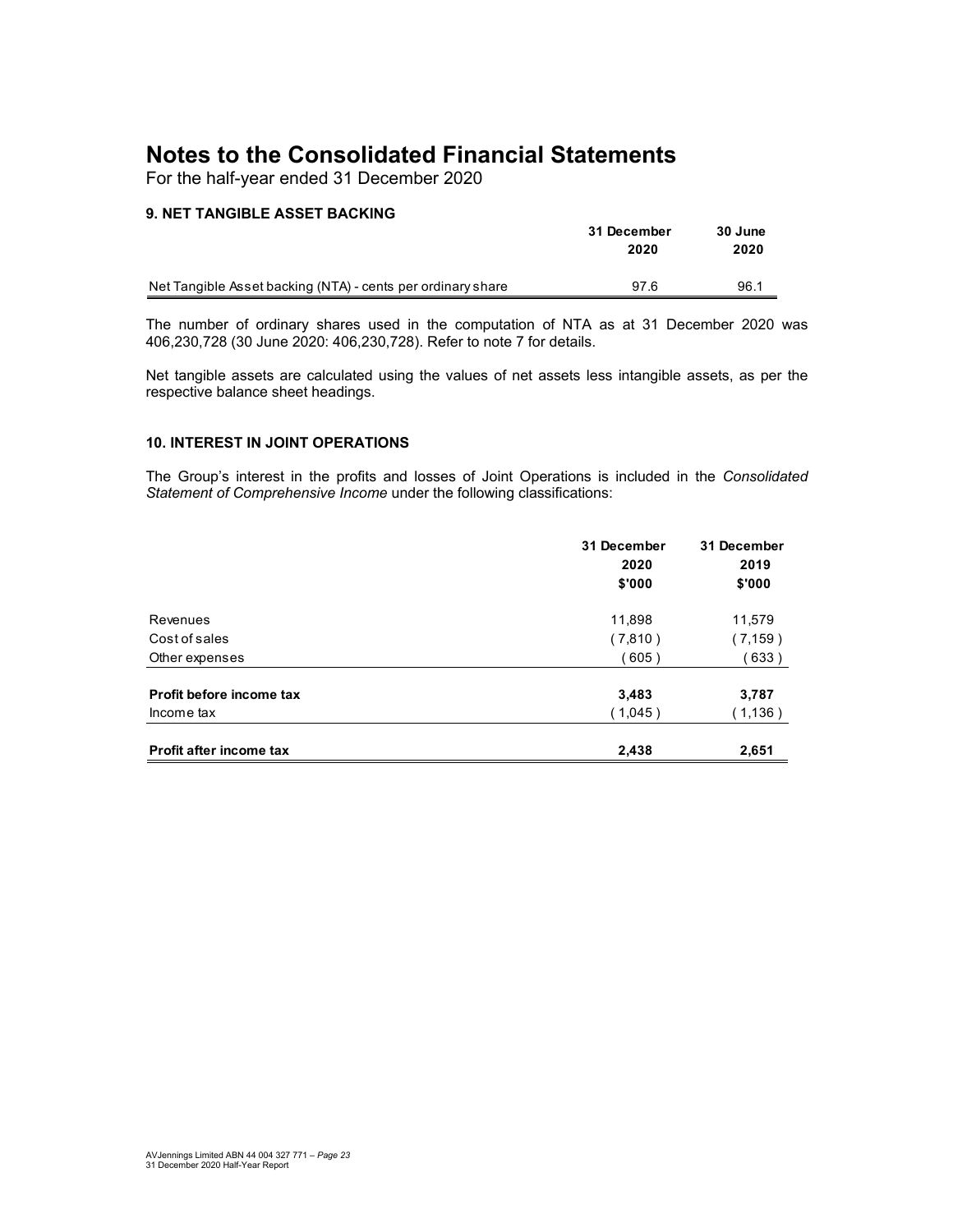For the half-year ended 31 December 2020

#### **11. INVESTMENTS ACCOUNTED FOR USING THE EQUITY METHOD**

Interests in a joint venture are accounted for using the equity method of accounting and are carried at cost. Under the equity method, the Group's share of the results of the joint venture are recognised in the *Consolidated Statement of Comprehensive Income*, and the share of movements in reserves is recognised in the *Consolidated Statement of Financial Position*. The information is set out below:

| <b>Equity accounted joint ventures</b> |       | Interest held                                   | Share of (loss)/profit |        |  |
|----------------------------------------|-------|-------------------------------------------------|------------------------|--------|--|
|                                        |       | 31 December 31 December 31 December 31 December |                        |        |  |
|                                        | 2020  | 2019                                            | 2020                   | 2019   |  |
|                                        |       |                                                 | \$'000                 | \$'000 |  |
| Pindan Capital Group Dwelling Trust    | 33.3% | 33.3%                                           | (1,966)                | 15     |  |
| (Loss)/profit after income tax         |       |                                                 | (1,966)                | 15     |  |

#### **12. INVESTMENT PROPERTY**

The Group accounts for its investment property at fair value and revaluations are recognised through profit and loss. The fair value at reporting date has been determined by the Directors with reference to the latest external valuation performed by Knight Frank as at 21 November 2018.

The Capitalisation Approach using a capitalisation rate of 7.00%, and Direct Comparison Approach methods have been adopted in determining the fair value.

|                                    | 31 December              | 30 June |  |
|------------------------------------|--------------------------|---------|--|
|                                    | 2020                     | 2020    |  |
|                                    | \$'000                   | \$'000  |  |
| Opening balance at 1 July          | 1.580                    | 1.770   |  |
| Loss from fair value remeasurement | $\overline{\phantom{0}}$ | 190)    |  |
| <b>Closing balance</b>             | 1.580                    | 1,580   |  |

#### **13. FINANCIAL ASSET**

On 2 October 2020, the remaining units in the unlisted property fund were purchased by the Group for a total consideration of \$9,735,000. This resulted in the Group acquiring certain Trusts whose assets included completed apartments and land. The transaction was accounted for as an asset acquisition.

#### **14. BORROWINGS**

The fair value for borrowings less than 12 months to maturity is deemed to equal the carrying value. All other borrowings are discounted if the effect of discounting is material. The fair value of borrowings are determined by using the discounted cash flow method with a discount rate that reflects the issuer's borrowing rate as at the end of the reporting period.

Borrowings are classified as level 2 financial instruments.

The Group remains compliant with all lending covenants.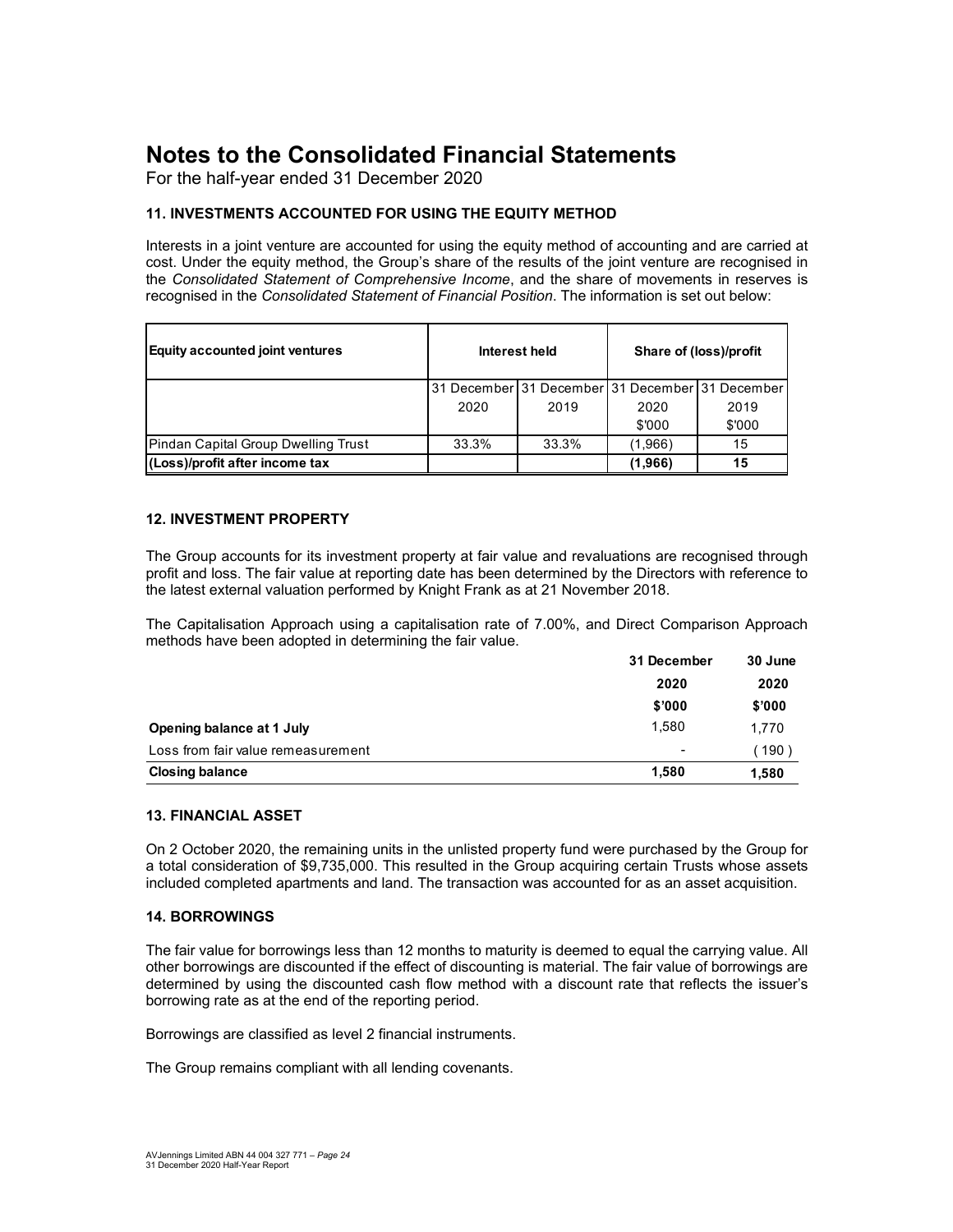For the half-year ended 31 December 2020

#### **15. CONTINGENCIES**

#### *Secured*

#### *Performance guarantees*

Contingent liabilities in respect of certain performance guarantees, granted by the Group's bankers in the normal course of business to unrelated parties, at 31 December 2020, amounted to \$4,877,000 (30 June 2020: \$15,894,000). No material liability is expected to arise.

#### *Financial guarantees*

Financial guarantees granted by the Group's bankers to unrelated parties in the normal course of business at 31 December 2020, amounted to \$1,049,000 (30 June 2020: \$1,031,000). No material liability is expected to arise.

#### *Unsecured*

#### *Contract performance bond facility*

The Parent Entity has entered into Deeds of Indemnity with various controlled entities to indemnify the obligation of those entities in relation to Contract performance bond facilities. Contingent liabilities in respect of certain performance bonds, granted by the Group's financiers, in the normal course of business as at 31 December 2020, amounted to \$24,238,000 (30 June 2020: \$30,377,000). No material liability is expected to arise.

#### **16. SIGNIFICANT EVENTS AFTER THE BALANCE SHEET DATE**

No matter or circumstance has arisen since 31 December 2020 that has significantly affected, or may significantly affect:

a) the Group's operations in future financial years; or

- b) the results of those operations in future financial years; or
- c) the Group's state of affairs in future financial years.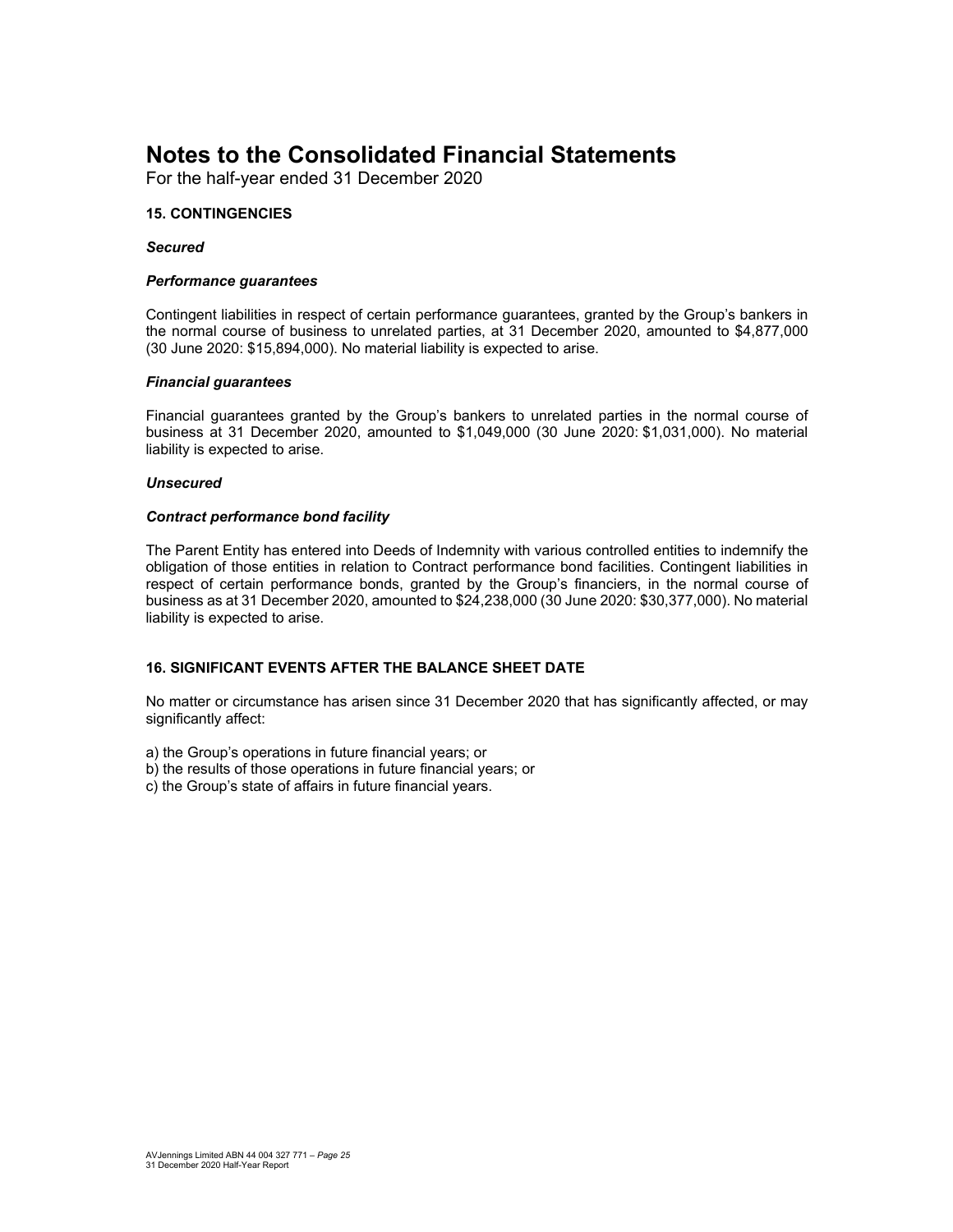

## **Directors' Declaration**

For the half-year ended 31 December 2020

In accordance with a resolution of the Directors of AVJennings Limited, we state that:

In the opinion of the Directors:

- a) The Consolidated Financial Statements and notes of the Group are in accordance with the *Corporations Act 2001*, including:
	- (i) giving a true and fair view of the financial position as at 31 December 2020 and of the performance for the half-year ended on that date; and
	- (ii) complying with *AASB 134 Interim Financial Reporting* and the *Corporations Regulations 2001*; and
- b) There are reasonable grounds to believe that the Group will be able to pay its debts as and when they become due and payable.

On behalf of the Board.

Peter Summers *Director* 

25 February 2021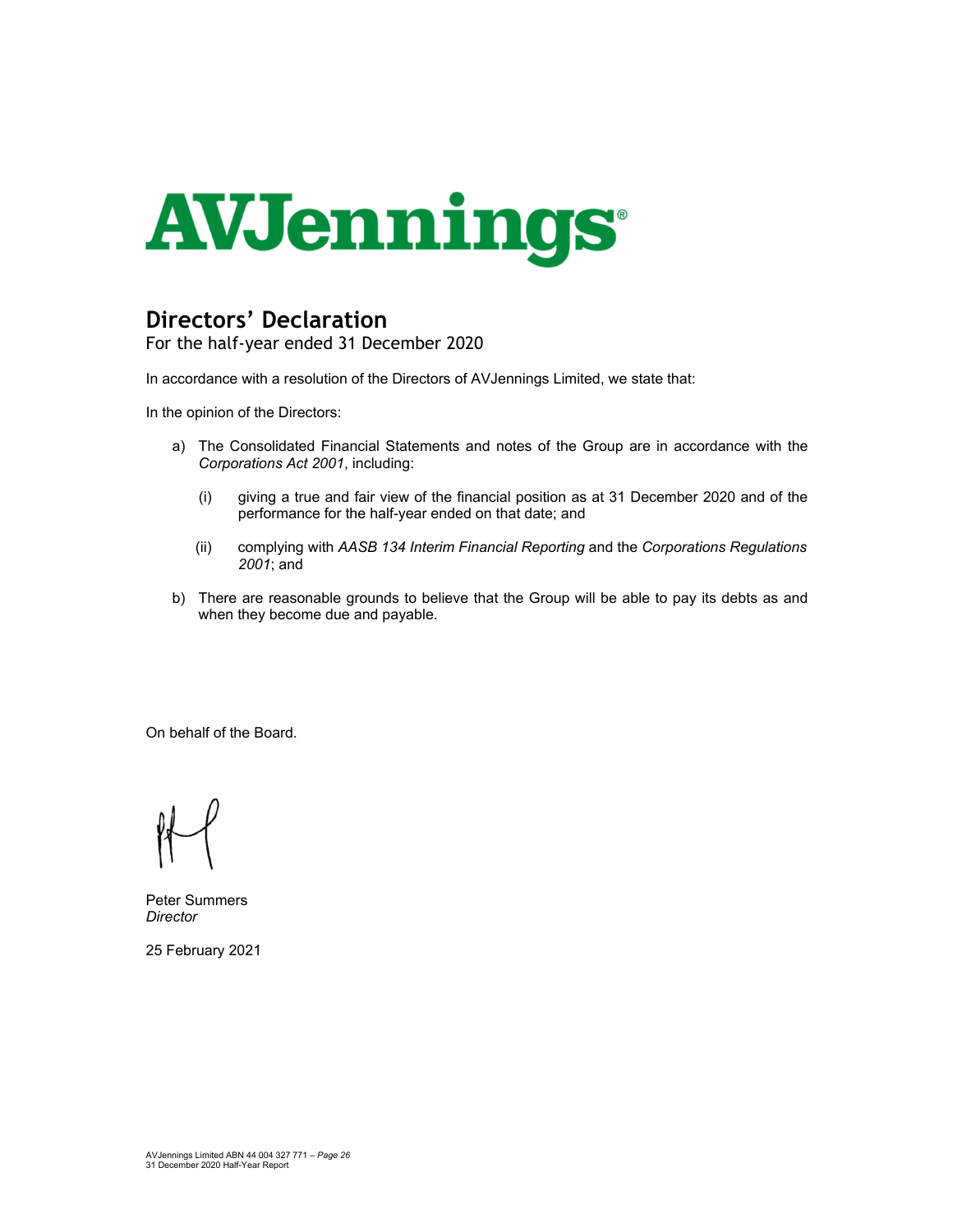

Ernst & Young 200 George Street Sydney NSW 2000 Australia GPO Box 2646 Sydney NSW 2001

Tel: +61 2 9248 5555 Fax: +61 2 9248 5959 ey.com/au

## **Independent Auditor's Review Report to the Members of AVJennings Limited**

### **Report on the Half-Year Financial Report**

#### Conclusion

We have reviewed the accompanying half-year financial report of AVJennings Limited (the Company) and its subsidiaries (collectively the Group), which comprises the statement of financial position as at 31 December 2020, the statement of comprehensive income, statement of changes in equity and statement of cash flows for the half-year ended on that date, notes comprising a summary of significant accounting policies and other explanatory information, and the directors' declaration.

Based on our review, which is not an audit, nothing has come to our attention that causes us to believe that the half-year financial report of the Group is not in accordance with the *Corporations Act 2001*, including:

- a) Giving a true and fair view of the consolidated financial position of the Group as at 31 December 2020 and of its consolidated financial performance for the half-year ended on that date; and
- b) Complying with Accounting Standard AASB 134 *Interim Financial Reporting* and the *Corporations Regulations 2001*.

#### Directors' Responsibility for the Half-Year Financial Report

The directors of the Company are responsible for the preparation of the half-year financial report that gives a true and fair view in accordance with Australian Accounting Standards and the *Corporations Act 2001*and for such internal control as the directors determine is necessary to enable the preparation of the half-year financial report that is free from material misstatement, whether due to fraud or error.

#### Auditor's Responsibility

Our responsibility is to express a conclusion on the half-year financial report based on our review. We conducted our review in accordance with Auditing Standard on Review Engagements ASRE 2410 *Review of a Financial Report Performed by the Independent Auditor of the Entity*, in order to state whether, on the basis of the procedures described, anything has come to our attention that causes us to believe that the half-year financial report is not in accordance with the *Corporations Act 2001* including: giving a true and fair view of the Group's consolidated financial position as at 31 December 2020 and its consolidated financial performance for the half-year ended on that date; and complying with Accounting Standard AASB 134 *Interim Financial Reporting* and the *Corporations Regulations 2001*. As the auditor of the Group, ASRE 2410 requires that we comply with the ethical requirements relevant to the audit of the annual financial report.

A review of a half-year financial report consists of making enquiries, primarily of persons responsible for financial and accounting matters, and applying analytical and other review procedures. A review is substantially less in scope than an audit conducted in accordance with Australian Auditing Standards and consequently does not enable us to obtain assurance that we would become aware of all significant matters that might be identified in an audit. Accordingly, we do not express an audit opinion.

A member firm of Ernst & Young Global Limited Liability limited by a scheme approved under Professional Standards Legislation